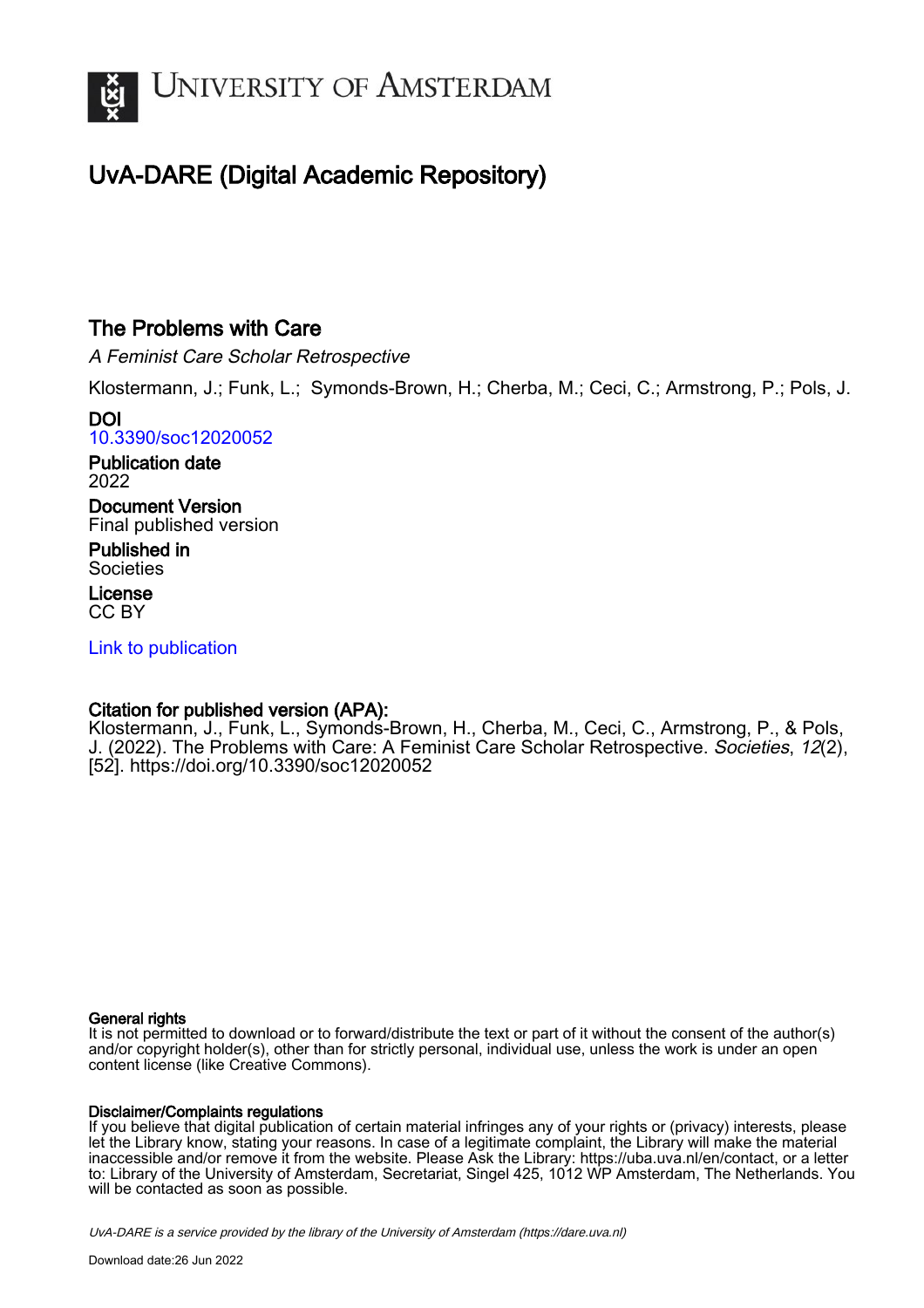



## *Concept Paper* **The Problems with Care: A Feminist Care Scholar Retrospective**

**Janna Klostermann 1,\* [,](https://orcid.org/0000-0002-7376-8745) Laura Funk <sup>2</sup> [,](https://orcid.org/0000-0003-0411-0410) Holly Symonds-Brown <sup>3</sup> [,](https://orcid.org/0000-0003-1067-2890) Maria Cherba <sup>4</sup> , Christine Ceci <sup>3</sup> , Pat Armstrong <sup>5</sup> and Jeanette Pols <sup>6</sup>**

- <sup>1</sup> Department of Sociology, Brock University, St. Catharines, ON L2S 3A1, Canada
- <sup>2</sup> Department of Sociology and Criminology, University of Manitoba, Winnipeg, MB R3T 2N2, Canada; laura.funk@umanitoba.ca
- <sup>3</sup> Faculty of Nursing, University of Alberta, Edmonton, AB T6G 2R3, Canada; hsymonds@ualberta.ca (H.S.-B.); ceci@ualberta.ca (C.C.)
- <sup>4</sup> Faculty of Arts, University of Ottawa, Ottawa, ON K1N 6N5, Canada; maria.cherba@uottawa.ca<br><sup>5</sup> Department of Sociology Verk University Terento, ON M21 122, Canada; matermat@yarky.ca
- <sup>5</sup> Department of Sociology, York University, Toronto, ON M3J 1P3, Canada; patarmst@yorku.ca
- <sup>6</sup> Faculty of Social and Behavioural Sciences, University of Amsterdam, 1012 Amsterdam, The Netherlands; a.j.pols@amsterdamumc.nl
- **\*** Correspondence: jklostermann@brocku.ca

**Abstract:** Seeking to support qualitative researchers in the artful development of feminist care scholarship, our goal here is to 'look back' on how we have conceptualized the problems of care and developed research that illuminates the social organization of care in distinct ways. As part of a 'feminist care scholar retrospective', we present five condensed 'reverse research proposals', which are retrospective accounts of past research or scholarly activity. From there, we discuss how each project begins with a particular problematic for investigation and a particular conception of care (e.g., as practices, as work, as a concept) to illuminate facets of the social organization of care shaping paid and unpaid care work and its interpretations. These approaches reveal multiple and overlapping ways that care is embodied, understood and organized, as well as ways care can be transformed.

**Keywords:** care work; care scholarship; feminist research; qualitative research design

### **1. Introduction**

There is a pressing need for change-oriented research on the care economy. As highlighted during the COVID-19 pandemic, many care providers and people who deserve to have their care needs met live within ageist, ableist, racist and sexist structures and contexts that devalue women and the work of care. Long-standing issues in the care economy include low pay, poor working conditions, worker exploitation, labour shortages or worker retention issues, as well as inadequate care levels, long wait lists and high violence, accident and injury rates [\[1,](#page-12-0)[2\]](#page-12-1). Some also call attention to tensions or conflicts in a range of care settings, including in everyday care interactions in clinical or medical settings [\[3](#page-12-2)[,4\]](#page-12-3) At a broader level, the responsibilities and risks of care work are inequitably distributed globally and within nations. There is a need for social welfare reform and state initiatives to ensure adequate care provision; there is an incredible breadth of care scholarship to learn from.

Public discourse around care, care work and family caregiving is often urgent and apocalyptic in tone—frequently beginning and ending with questions of what is to be done in the face of this 'care crisis'. Recognizing the urgency and seriousness of what we are dealing with, this article considers how we, as feminist scholars, have developed particular understandings of the 'problems' of care work and have engaged in research that both conceptualizes care and brings embodied social structures into view in different ways. We recognize that academic work often relies on a philosophical practice of problematization, which at its heart is concerned with turning the 'givens' of everyday life into a question [\[5\]](#page-12-4). To support other researchers, we reflect on the kinds of questions we have asked of care and the dimensions of the social we have brought into view. We are inspired in this regard



**Citation:** Klostermann, J.; Funk, L.; Symonds-Brown, H.; Cherba, M.; Ceci, C.; Armstrong, P.; Pols, J. The Problems with Care: A Feminist Care Scholar Retrospective. *Societies* **2022**, *12*, 52. [https://doi.org/10.3390/](https://doi.org/10.3390/soc12020052) [soc12020052](https://doi.org/10.3390/soc12020052)

Academic Editor: Gregor Wolbring

Received: 3 February 2022 Accepted: 8 March 2022 Published: 16 March 2022

**Publisher's Note:** MDPI stays neutral with regard to jurisdictional claims in published maps and institutional affiliations.



**Copyright:** © 2022 by the authors. Licensee MDPI, Basel, Switzerland. This article is an open access article distributed under the terms and conditions of the Creative Commons Attribution (CC BY) license [\(https://](https://creativecommons.org/licenses/by/4.0/) [creativecommons.org/licenses/by/](https://creativecommons.org/licenses/by/4.0/)  $4.0/$ ).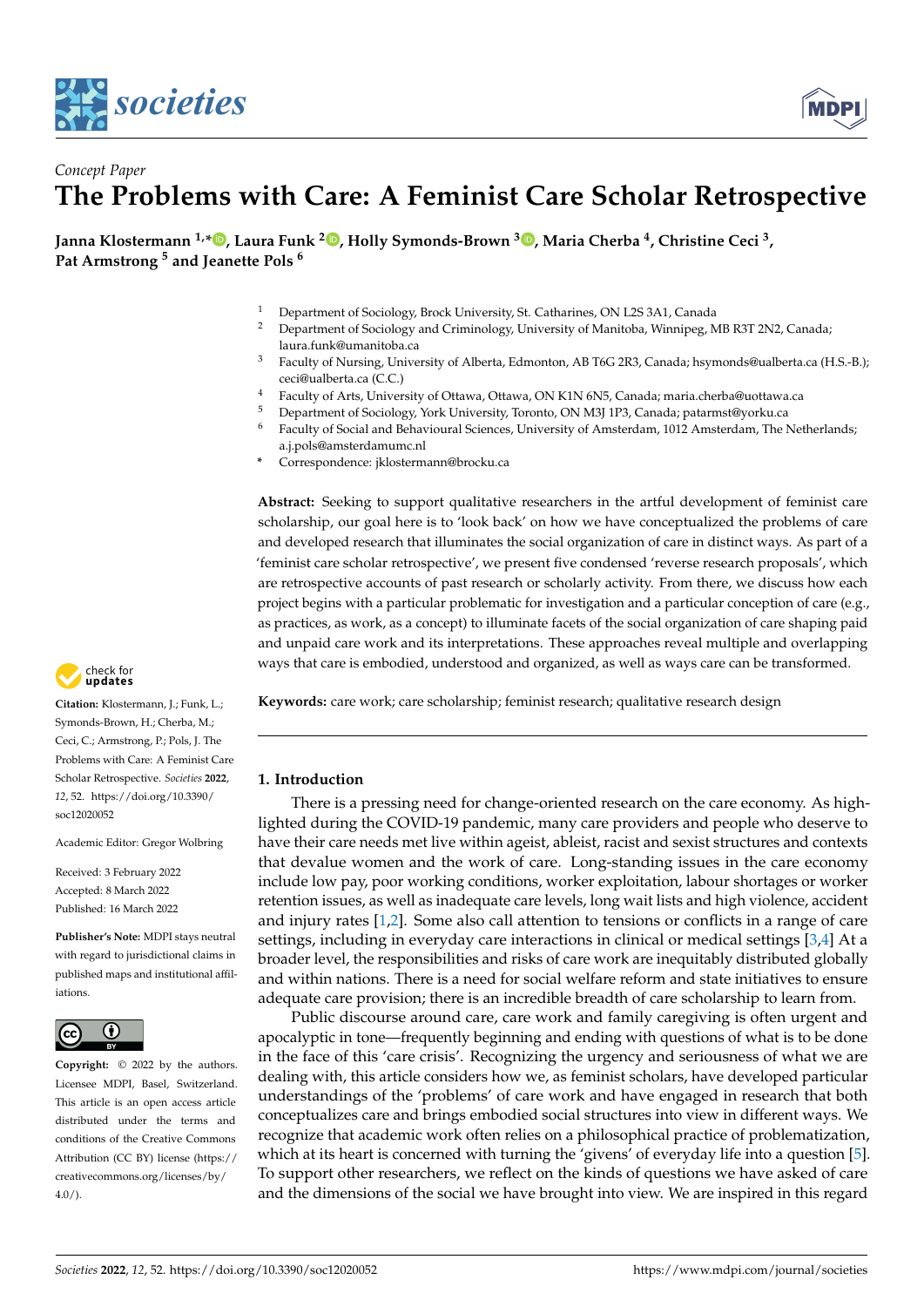by Pat Armstrong's work with the Women and Health Care Reform, a group funded by the Canadian federal government to identify and fill gaps in research on gender and care, and (equally importantly) to translate research into policies and practices. As the chair of that group for more than a decade beginning in the 1990s and in collaboration with a small group of women from across Canada, Armstrong set about asking and seeking answers to four central questions: Why is care a women's issue? What are the issues for women? For which women? What can we together do about it?

Seeking to support researchers in the artful development of feminist care scholarship that responds to these aforementioned challenges, our goal here is to 'look back' on the development of our own past studies as part of a 'feminist care scholar retrospective'. In the art world, a retrospective can refer to an exhibition that displays or looks back on the work an artist produced over a period of time. In this article, we present retrospective accounts of past qualitative research conducted by us as care scholars at different stages in our careers. We begin this article by outlining the importance of looking at intersecting forms and relations of care and work together. From there, as part of this 'feminist care scholar retrospective', we will introduce five 'reverse research proposals'—covering, in turn: (1) a material semiotic and ethnographic study of dementia family care (Symonds-Brown, Ceci and Pols); (2) an interactional communication study of clinical care interactions (Cherba); (3) a narrative and interpretive analysis of meanings of care for older and dying people (Funk); (4) an ethnographic, feminist political economy study of nursing homes (Armstrong); and (5) a feminist sociological exploration of the limits of care (Klostermann). These studies were developed by scholars working in a range of disciplines (Communication, Nursing, Sociology) and using a range of approaches. They conceptualize and ask different questions of the problems of care and employ different conceptions of care to explicate dimensions of care's social organization.

#### *Context: Remembering for the Future, Confronting Problematics of Care*

The COVID-19 pandemic has revealed and increased reliance on unpaid care, which is primarily provided by women, including paid care workers and family/friend care providers [\[6\]](#page-13-0). Much of our own research is conducted in Canada, where family/friend carers of older adults, for example, provide a large part of \$70 billion in equivalent paid work [\[7\]](#page-13-1). In many social welfare states, state reliance on unpaid care has resulted in "decades of unreplenished energies and costs" especially for women shouldering the bulk of care labour [\[8\]](#page-13-2). The gendered valuation and division of unpaid care work has real stakes for low-income and minority groups who face more of such responsibilities and negative consequences [\[9](#page-13-3)[,10\]](#page-13-4) related to health or psychological well-being (e.g., [\[11](#page-13-5)[–13\]](#page-13-6)), social networks [\[14\]](#page-13-7) and employment and labour force participation [\[15\]](#page-13-8). Care work is also often primarily performed by immigrant/racialized women, whether in people's homes or in long-term residential care facilities [\[16\]](#page-13-9). Notably, paid and unpaid care are linked; not only do many women often engage in both forms of care across their lives, but supporting unpaid carers often requires engaging formal services of paid care workers.

When it comes to responding to care crises and care deficits, we are heartened by recent public conversations about the care economy in North America (see [\[17,](#page-13-10)[18\]](#page-13-11)), as well as renewed efforts to shift conceptions and configurations of 'care work' towards interdependence, relationality, reciprocity and mutual support, to promote the rights of carers and people who need care, and orient to care as a socio-political or equity issue [\[19](#page-13-12)[,20\]](#page-13-13). It is often difficult to see or monitor the impact of our collective research and we often work for years before it makes a difference. However, the devastation resulting from COVID-19 in a range of care settings demonstrates how important it is do this kind of qualitative work. Indeed, even the Prime Minister of Canada has now recognized that the conditions of work are the conditions of care [\[21\]](#page-13-14). With that, we hope in a small way to contribute to shared projects of investigating and transforming the social organization of care, by elaborating how we conceptualized and undertook a breadth of scholarship that can support feminist goals of structural transformation. We also hope to support these efforts by engaging in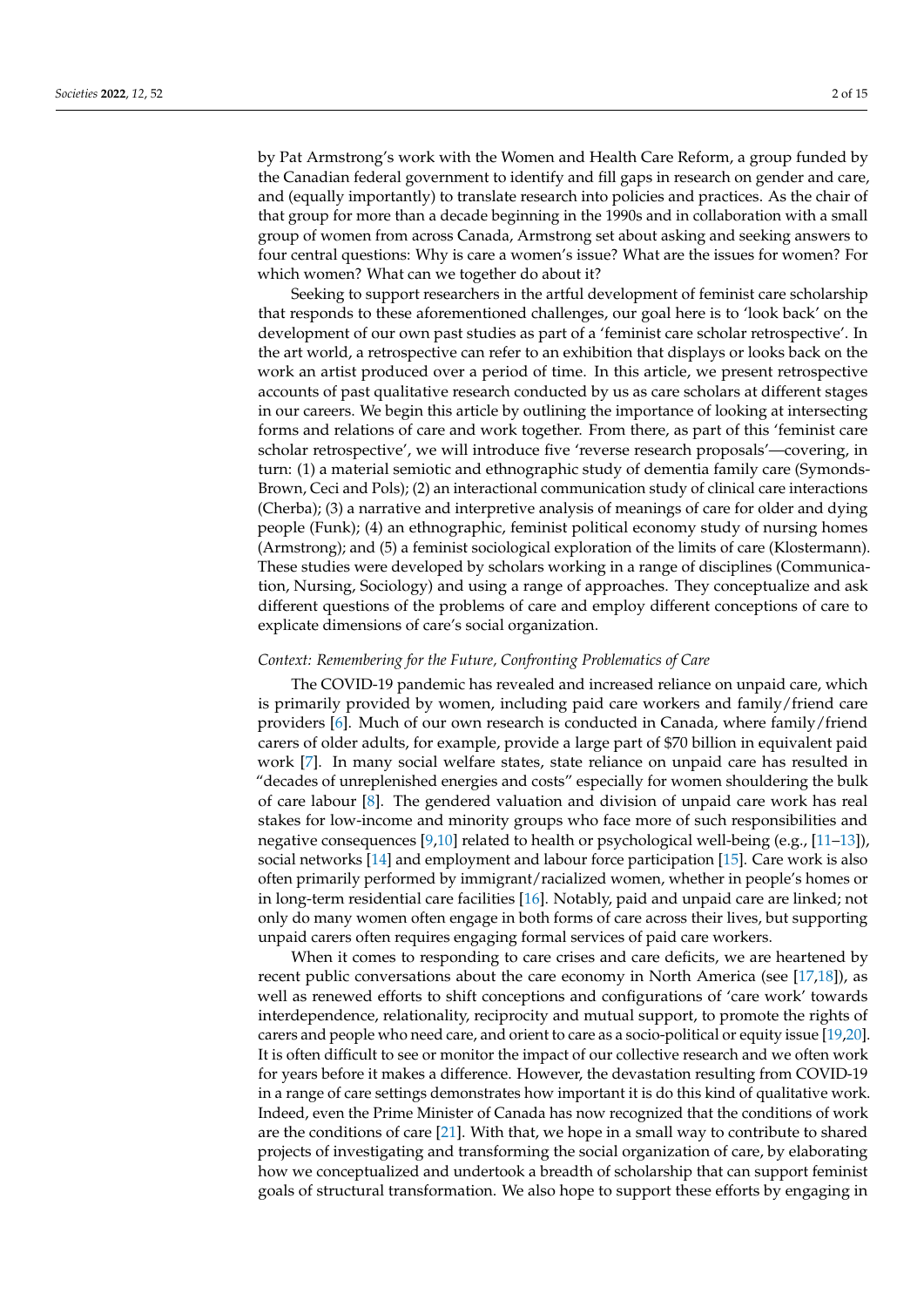work that links paid and unpaid care more closely, that unpacks the social, material and conceptual relations shaping the lives of paid and unpaid carers alike, and that considers the organization and division of care as an indicator of equity.

### **2. Materials and Methods**

As an interdisciplinary group of scholars at different stages in our careers, we wanted to support future work by reflecting on our own. While this article is not a wholly comprehensive overview of all possible approaches to care scholarship, and we are ourselves indebted to the work of other care scholars, we share our own conceptions of care and associated theoretical and methodological approaches and processes to support shared learning. We follow researchers who aim to support others with research design and knowledge production processes [\[22](#page-13-15)[–24\]](#page-13-16). We are particularly inspired by Mason [\[25\]](#page-13-17) who writes of the important ways that different methodological and substantive approaches to research inquiry can be engaged as 'facets' which reveal or produce 'flashes of insight' into a phenomenon, casting light in different contingent (angled) ways. We consider how creatively and strategically bringing different approaches together can produce new ideas and ways of seeing or thinking, while 'troubling' taken-for-granted and dominant assumptions about the phenomena.

After presenting the retrospective, we will come full circle to consider how studies with different starting points and problematics, along with different materialist or interpretive approaches (including conceptions of care) can generate distinct knowledges of the social organization of care. We also reflect on the value of integrating materialist and interpretive approaches to study care, raising questions about what responsibilities we have as researchers and knowledge producers. In making such a contribution, we contribute to scholarly conversations about how methods can be worldmaking and how doing "care-ful" research involves iteratively responding to concerns and crafting researchable questions [\[26–](#page-13-18)[28\]](#page-13-19). We hope this article will be of particular use for students and researchers designing projects or preparing research proposals (such as for provincial or national grant applications). Similar to other applications, our condensed 'reverse research proposals' include details about "research objectives, context, theoretical framework, methods, and contribution" [\[24\]](#page-13-16) (p. 312). Each proposal offers an example of how to ask questions of care, of how to develop methods or projects that respond to those questions and that illuminate different dimensions of social organization. They show different ways of aligning the research questions with the research design to respond to different problematics and to variously reveal "embodied social structure" [\[29\]](#page-13-20).

## **3. Results: A Feminist Care Scholar Retrospective: Five Studies on the Social Organization of Care**

Our five 'reverse research proposals' exemplify different projects as they: (1) conceptualize particular research questions and objectives; (2) engage different theoretical and methodological approaches, with different conceptions of care (e.g., as practices, as work, as a concept); (3) undertake different phases of research and study designs; (4) generate different findings or bring particular dimensions of care work and social relations into view; and (5) contribute in different ways to making change.

## *3.1. A Material Semiotic, Ethnographic Study of Care as Practices—Holly Symonds-Brown, Christine Ceci and Jeanette Pols*

With a focus on the everyday care practices of families where one family member has a diagnosis of dementia, our research mobilizes a material semiotic and ethnographic lens to analyse how care is done within socio-material relationships. In Canada, as in most parts of the world, most people living with dementia are living at home. This situation has mainly been understood and investigated through measures of the 'care burden' on family or the effects of episodic and programmatic formal interventions such as day programs [\[30,](#page-13-21)[31\]](#page-13-22). While such research has developed helpful knowledge to support families, the effect has often been to cleanse sites of caregiving of any evidence that there is anything beyond the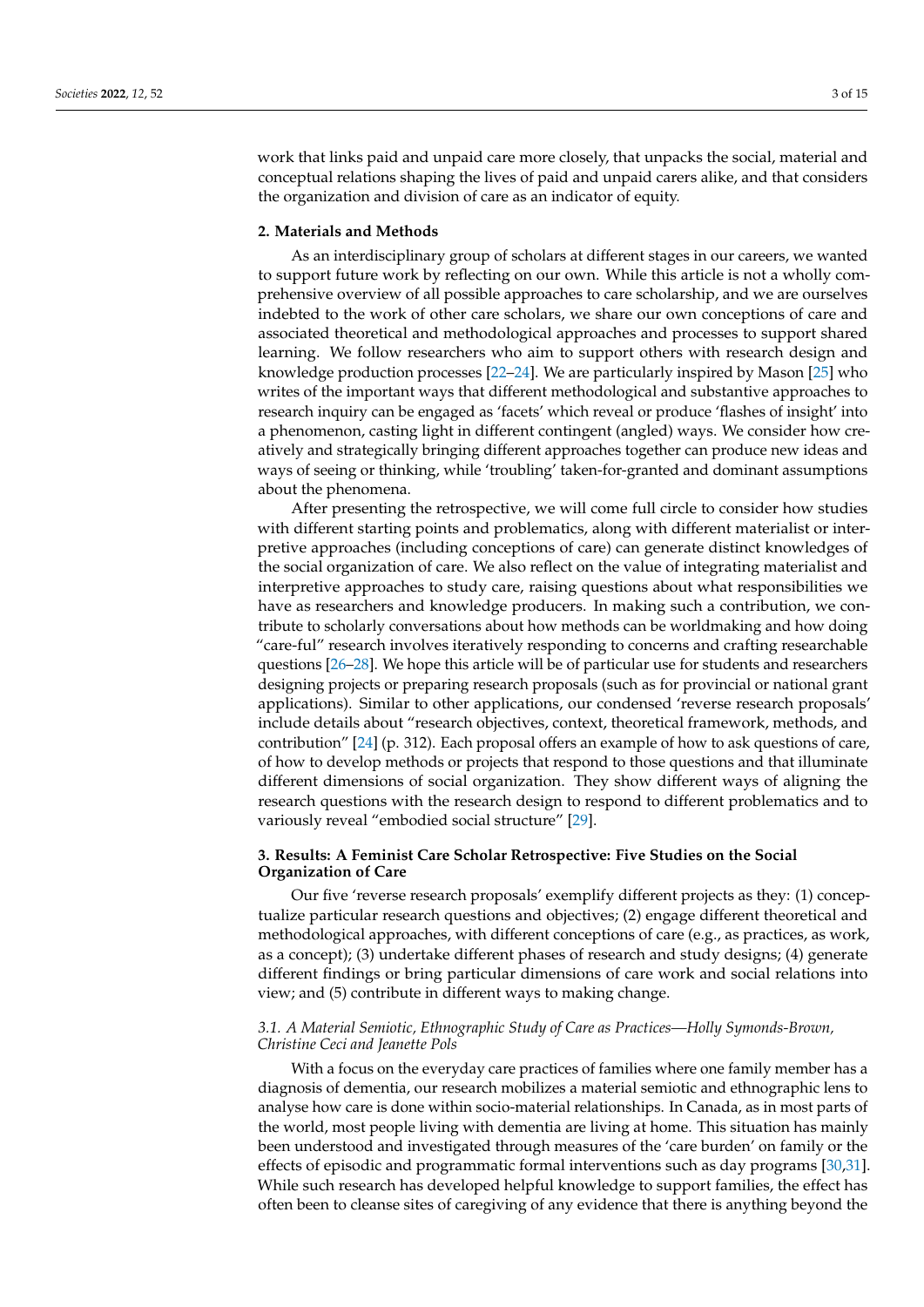individuals themselves involved in the actual work of caregiving. That is to say, almost none of the whole gamut of practicalities, the multiplicity of material and organizational worlds that shape daily life are evident in the research literature. To counter these dominant approaches to knowledge and formal care practices, when we focus on people's practices of handling daily life in the context of dementia, we ask:

What do people do, how do materials mediate their actions, what ends do they strive for, and how do they account for what makes sense in particular interactions? What kinds of care practices are helpful to sustaining people and relations, including social and material arrangements that enable the distribution of the work, care and risks of everyday living for persons living with dementia and their families? What is at stake within these practices and for whom, and how do different values compete to enact what comes to matter most?

A material semiotic approach assumes that entities, such as care, "take their form and acquire their attributes as a result of their relations to other entities" [\[32\]](#page-13-23) (p. 3). This means we begin with an idea of 'care' that is not clearly defined in advance. So, in our research practices, care is intentionally maintained as a 'loose' or open concept [\[33\]](#page-13-24), conceptualized as an ongoing social accomplishment achieved by multiple actors associated within webs of relations [\[34\]](#page-13-25), but one whose content cannot be specified in advance. This stance is informed by a relational ontology and logic, in which 'care' is understood as fluid, with meanings and configurations that shift in different practices. We take the view that our research questions are most helpfully answered empirically, where we can show what care is through cases and examples. Our goal is to open up taken for granted ideas about what care is through creating thick descriptions of particular practices of care, how they travel, connect and interfere with other practices and how the politics of what comes to matter most gets worked out.

As an example of this approach to studying care practices, we undertook a study on at-home care for people living with dementia to learn more about how families were handling everyday life in the context of dementia. To learn about family care practices, the practicalities they handle and their relations with multiple social and material contexts, we used traditional ethnographic methods of observations, interviews and document analyses. These methods support understandings of people's situatedness in everyday practices, and within existing institutional and cultural situations. The centre of our study was fieldwork with four families, who were followed for periods of four months to one year. 'Following' a family meant going along with members of a family on visits to doctors' offices, day programs, caregiver support groups and social outings, as well as visiting their homes for informal conversation or to be present during visits from various health care providers. In concentrating on the arrangements that families made and how they enacted these, we considered what makes life at home possible or impossible, easier or more difficult, and then traced these elements beyond the specific site of home.

Our research highlights how every person 'does' dementia differently, and every family has to work out how, in their own singular and situated ways, to make things work. We also illustrate how formal care system processes often overlook the ongoing work of families, with practices in place that often do not recognize a family's care arrangements or the work done by people, ideas and materials to hold them together. This glaring absence in formal care policies and practices means that what is conceptualized as 'helpful' for families in dementia plans and programs is both limited and limiting, specifically limiting possibilities for action in terms of care [\[35](#page-13-26)[,36\]](#page-13-27). In examining how the actualities of daily life with dementia articulate with ideological, practical and programmatic discourses and practices developed elsewhere (see also [\[37\]](#page-14-0)), we found families' everyday lives were often, though not always, at odds with the kinds of practices and programs planned elsewhere, requiring them to adapt and adjust to priorities that are not necessarily their own.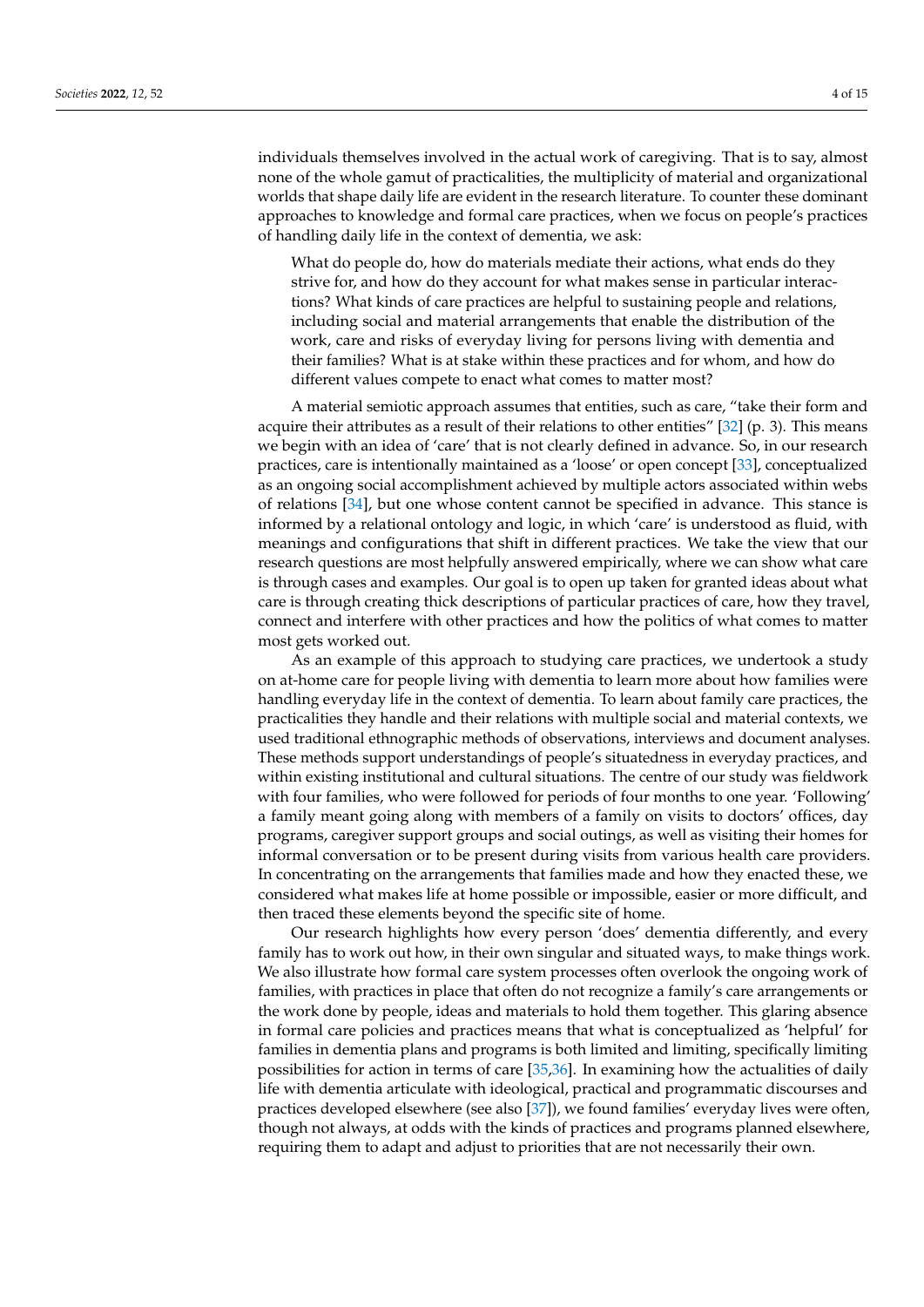#### *3.2. An Interactional Communication Approach to Studying Care in Conversation–Maria Cherba*

My work uses an interactional approach to explore communication in clinical care settings. Health care providers' communication and relational skills are essential to the provision of patient-centred care and have important implications for service utilization and health outcomes [\[38\]](#page-14-1). In turn, my goal is to contribute to applied research in health communication that aims to support service provision. I explore care through empirical studies of clinical care interactions, and in the context of lived experiences and stories told by patients, families and health care providers. My research responds to calls for studies focusing on concrete behaviours during medical care visits, through which interaction participants demonstrate their understandings of what is going on in a specific situation. With such an approach, the aim is to identify practices that shape the outcomes of clinical encounters, using such analyses to inform health care education and practice [\[39\]](#page-14-2). With a focus on interpersonal encounters and dialogue in patient–provider interactions, my research asks:

How are micro-level turns of talk and specific actions accomplished in conversations around health? How do participants mutually influence each other and jointly construct the interaction [\[39\]](#page-14-2)? How can interactions between patients, families and service providers be transformed to improve support provision or access to care for different populations? What do these findings tell us about broader organizational processes and meanings of care [\[40\]](#page-14-3)?

Centred on analysing patterns of interactions, an interactional communication approach brings into view specific practices accomplished in health care providers' everyday work, and highlights potential implications of certain ways of doing things for the course of a specific interaction, and ultimately for the provision of quality care. With a focus on localized practices and processes, a close analysis of routine interactions can help shed light on some of the gendered and intersectional barriers of access to clinical care. From this perspective, clinical care can be defined as accomplished through patient–provider and interprofessional interactions in a particular context.

In a recent study with colleagues at the University of Ottawa, we combined analyses of recorded clinical interactions with interview data to study the transformations of clinical practice in the context of telemedicine [\[41,](#page-14-4)[42\]](#page-14-5). Specifically, we looked at collaboration between physicians and a nurse accompanying patients in a remote location, to understand how physical examinations are accomplished at a distance. In phase one, nurses, physicians, specialists in medical education, researchers and patient partners worked together to create a simulation scenario that would help address the challenges of patient–provider communication in this context. In phase two, we conducted and recorded ten simulated teleconsultations with surgeons and residents. After each simulation, physicians participated in an interview, where they watched their recordings and commented on what they did. We examined the simulation recordings to identify interaction patterns and distinct communication practices through which care is accomplished, and through which participants negotiate meanings and express what counts or what matters to them in a given situation [\[43\]](#page-14-6). The interview data helped identify specific nurse actions that were meaningful for physicians and that made possible the "sensory work" of diagnosis and decision-making [\[44\]](#page-14-7) in a remote clinical consultation. Our analyses showed how the nurse's utterances and bodily movements played a role in interpreting sensory information and in establishing a trusting nurse–physician relationship.

Recognizing that gender bias persists in health care and that women can be more likely to face adverse health outcomes [\[45](#page-14-8)[,46\]](#page-14-9), the results of research such as this can help formulate concrete recommendations to inform clinical practice [\[40\]](#page-14-3). We found that inviting physicians to pay attention to and to reflect on their ways of interacting with patients during medical care can support them in identifying things they could do differently, including to facilitate their work with the nurse, to examine the patient remotely, and to establish a trusting relationship with them. An interactional communication approach can support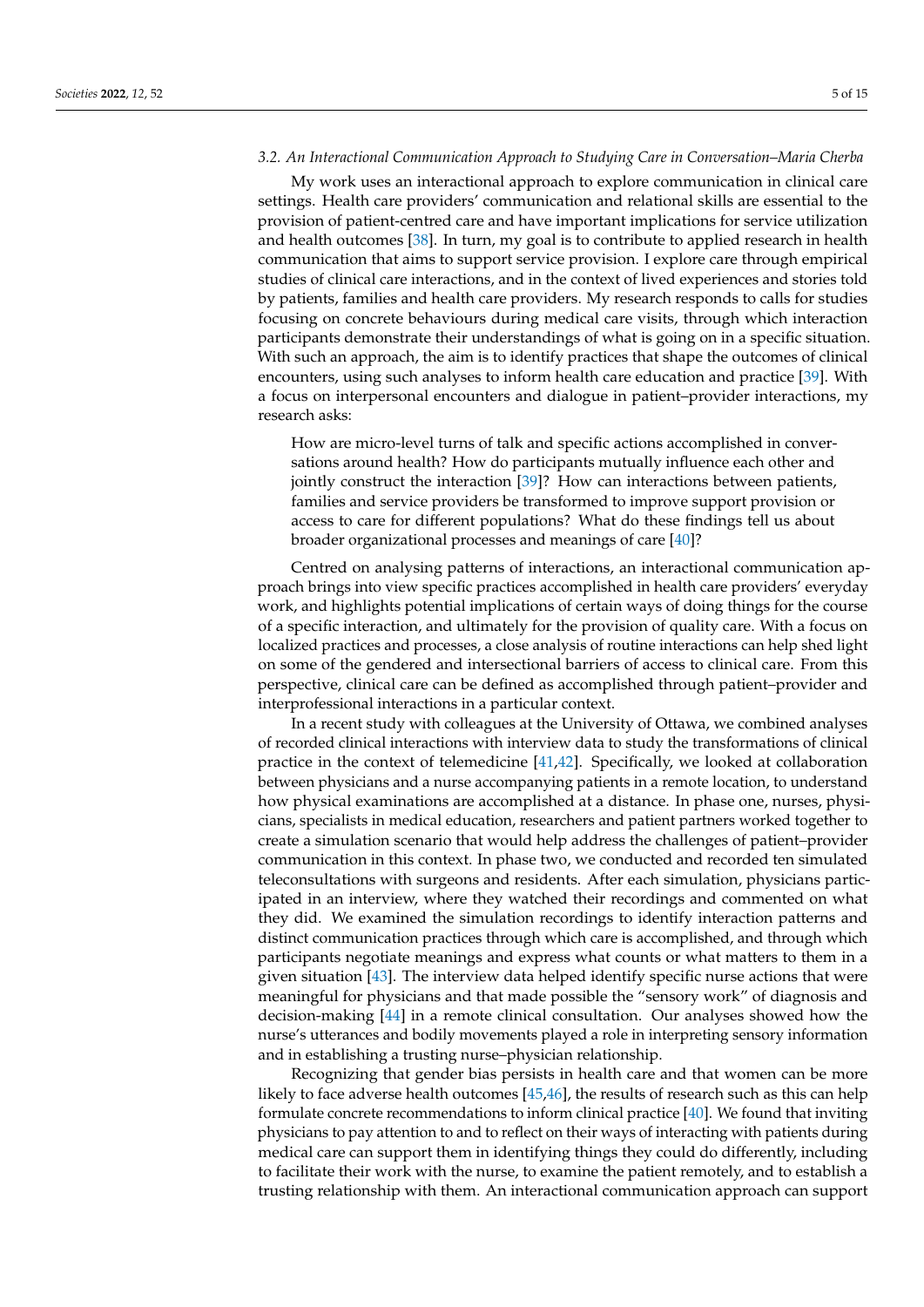broader care mobilization efforts by examining how interaction participants develop a collective identity, how problems and solutions around care are negotiated, reinforced or challenged in conversations, how conflicts are managed and how decisions are made [\[47\]](#page-14-10). In addition, this approach can help understand how particular concerns can be silenced in clinical conversations (e.g., not responded to or expressed) and how routine interactions contribute to (or can help overcome) barriers to accessing care.

#### *3.3. An Interpretive Sociological Investigation of Care Work and Responsibilities–Laura Funk*

The broad objective of my program of research is to trace and critically explore meanings associated with care for older adults and dying persons, in various settings, contexts and relations of care. Across Canada, population aging and changing family dynamics, as well as social and political conditions, profoundly shape care relationships and responsibilities in a range of settings, including at home and in nursing homes. In dominant discourse, responsibilities for care still tend to be viewed as the private trouble of individual families, which is the implicit policy orientation in Canada [\[48\]](#page-14-11). As a sociologist of late life care, I work to understand meanings and discourses of care work and family responsibilities, through projects focused on paid and unpaid care for older adults and dying persons. I ask research questions such as:

How do paid and unpaid carers talk about their work and relationships, variously responding to and in relation to others? What broader narratives and ideas do they draw on and reinforce? How do carers interpret, negotiate and manage practical aspects of their roles, and meanings of responsibility, to set practical and emotional boundaries in the context of broader health care system constraints and cutbacks? What meanings circulate, manifest within and emerge from the practice of paid and unpaid care for older adults and dying persons?

To produce knowledge about the meanings associated with care, I typically draw on narrative approaches and interpretive inquiry [\[49\]](#page-14-12), which integrates the social phenomenological study of identity and talk in interaction with Foucauldian-informed analyses of broader historical and cultural contexts. My goal is to learn about meanings and taken-forgranted assumptions surrounding care, as a way to contribute to shifts in structural and discursive forces that shape relationships of care and experiences of care work in various settings. Through my work, I have come to understand care as a highly gendered identity or subject position that is negotiated and constituted as people make meaning within localized encounters. Interpretive inquiry can illuminate interactions in 'localized' contexts, while elaborating broader discursive-material contexts or dynamics (such as neoliberalism, individualism or familialism).

A few examples from past projects in different 'sites' (different types of care, different settings and circumstances) serve here as helpful illustrations of my theoretical and methodological approach. In general, I design studies that recruit and engage carers in talk through research interview conversations about their daily lives, roles and responsibilities, analysing these interviews as situations of (albeit mediated) talk in interaction, in which carers strive to maintain valued identities and accounts of motivations to themselves, to generalized others and to the research interviewer. I examine functions of particular lines of talk in this regard as well as contextualizing particular lines of talk as grounded in and further reproducing broader socio-cultural and political-economic discourses.

Considered together, my research has found that paid and unpaid carers (most often women), in both their actions and their narrative constructions, set boundaries on becoming fully implicated in the work of care, including by living apart from their partners [\[50\]](#page-14-13), or by resisting formalization of the volunteer role in long-term residential care [\[51\]](#page-14-14). Moreover, my work shows how potentially stigmatizing narratives (about age, illness, disability, dementia, residential care and family responsibility, among others) and individualizing, biomedical and familialist (rather than collectivist, relational or politicized) narratives can be inadvertently reproduced through this process of coping and responding to care situations. This happens, for example, as paid companions (occupying a liminal role in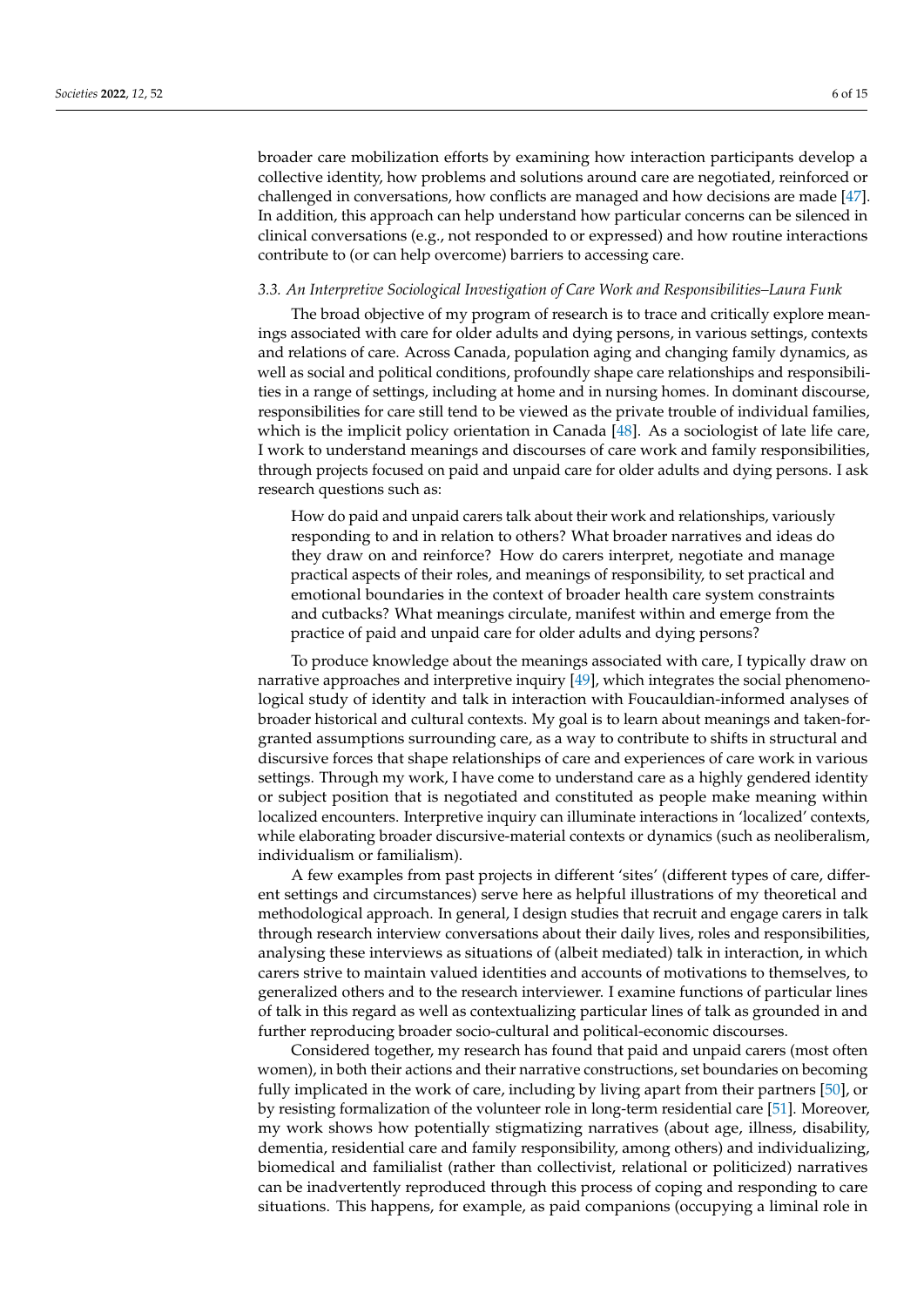long-term residential care) strive to maintain caring identities and justify the need for their service [\[52\]](#page-14-15). Stigmatizing narratives can also be reproduced as resident care aides and/or nurses in long-term care settings strive to cope with aggression from patients and families [\[53\]](#page-14-16), with the death of residents [\[54\]](#page-14-17) and with feeling unable to effectively help clients/families in home care due in part to constrained resources [\[55\]](#page-14-18). Similar processes can occur among adult children struggling to maintain boundaries and cope with difficult emotions arising in their relationship with older parents requiring care [\[56\]](#page-14-19). Caregiving tends to be framed as a medical, rather than socio-political issue, with feminized carers at times reproducing commitments to social arrangements and understandings grounded in rarely-challenged familial ideologies (see also [\[57,](#page-14-20)[58\]](#page-14-21)).

My research reveals the complexities of meanings and identities circulating around care, while also examining how gendered and other inequities are maintained, reproduced and challenged in everyday talk and interactions about care (e.g., [\[59\]](#page-14-22)). Interpretive analyses point to the need to promote reflexivity and critical reflection among practitioners, carers and the general public; to consider how we can promote carer well-being without reproducing potentially harmful discourses; and to identify spaces for shifting and challenging dominant narratives as well as shifting broader political and economic contexts that contribute to these processes. Thus, whereas some of my findings help in advocating to improve (and nuance the content and delivery of) supports for carers, they also highlight the need to invest in essential public services and mitigate gendered impacts of care work through collective and public action.

## *3.4. A Feminist Political Economy Approach to Examining Social Organization of Care/Work–Pat Armstrong*

My interest in care grows out of my interest in gendered labour, which began with my MA thesis published as *The Double Ghetto: Canadian Women and Their Segregated Work*. Like others in the Canadian feminist political economy tradition (see [\[60–](#page-14-23)[62\]](#page-14-24)), my scholarship and research practice is informed by and contributes to strengthening my own personal activism around equity and social justice. My conceptualization of care has developed over time working with others on research and action. As part of my current program of research, I have led international, interdisciplinary projects that ask:

What approaches to care, to work organization, to accountability and to financing and ownership in long-term residential care offer the most promising practices for treating those who need and those who provide care with dignity and respect? In particular, what contexts, regulations, funding and working conditions allow residents and providers to flourish?

These questions are based on our understanding that care is a relationship, albeit often an inequitable one, and that care is a shared responsibility, leading us to investigate the privatization of care in all its forms [\[63\]](#page-14-25). Because we assume that contexts and populations matter, we also assume there are few single best practices and thus seek to identify promising ones. We are explicitly guided by feminist political economy, wherein the political economy "refers to the complex of institutions and relations that constitute not only what are conventionally referred to as the political and economic systems but also the social, physical, ideological and cultural systems" [\[64\]](#page-14-26). Feminist political economy particularly attends to paid and unpaid work, as it is organized or coordinated through the political economy. Like E.P. Thompson [\[65\]](#page-14-27), we understand research as a dialogue between theory and evidence, constantly questioning both and understanding both as contingent. Theory, then, is always a work in progress. Our feminist political economy theory leads us to assume that:

- 1. Care is a relationship, one shaped by multiple intersecting social relations of inequality in terms of both material resources and power.
- 2. The conditions of work are the conditions of care, whether that care is paid or unpaid.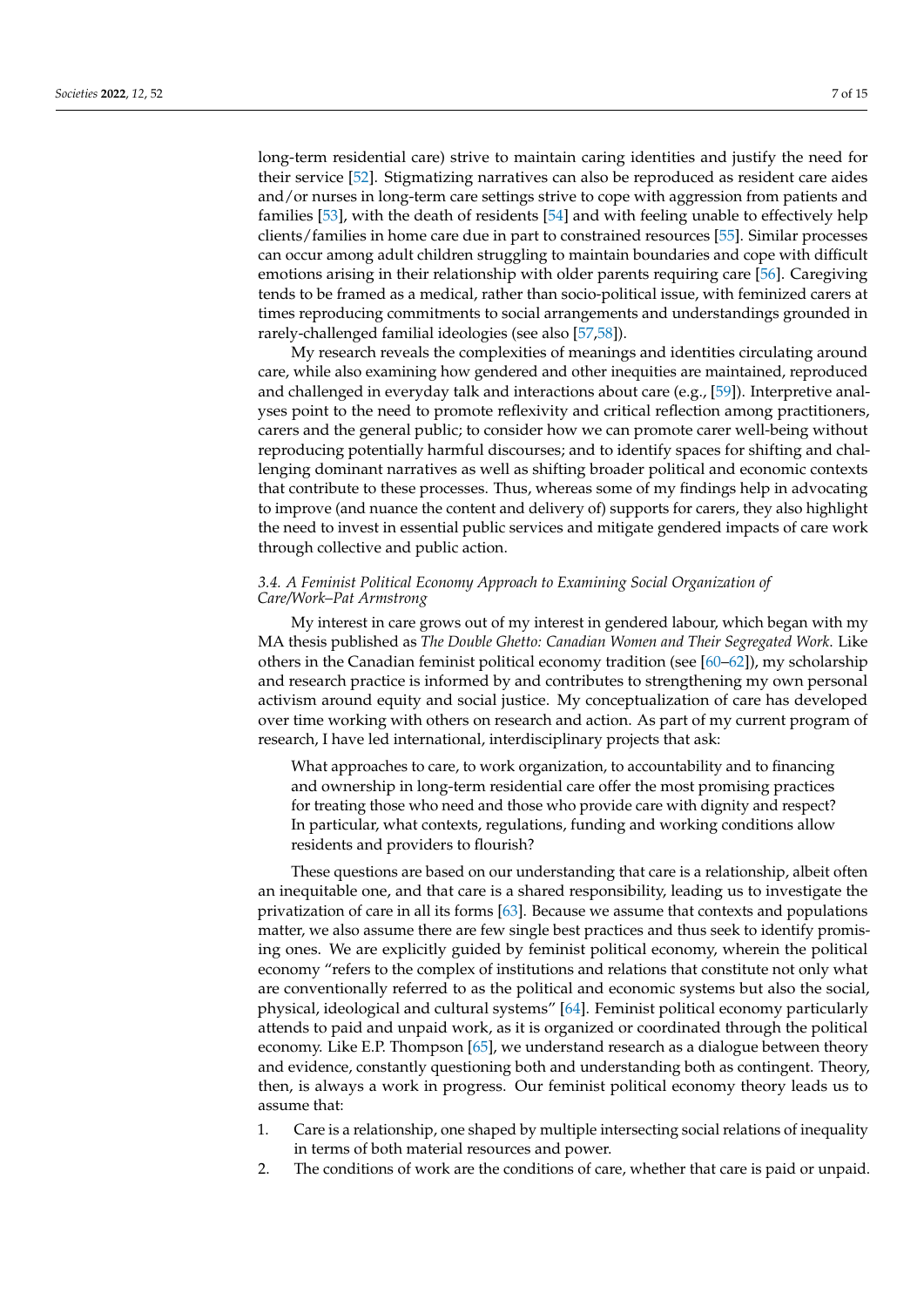- 3. Contexts of care matter, and include the political economy at global, regional, national and local areas, which in turn includes values and ideas as well as material conditions, relations of power and both individual and collective actions.
- 4. Tensions and contradictions related to care matter.
- 5. There is seldom a single right way to care, especially when we recognize that care is about human individuals and their interaction. Evidence provides a guide rather than rules.
- 6. Time matters, including time for care, time of day and time of life.
- 7. Care skills are acquired and required—and acquired through multiple means.
- 8. Food, clothing, laundry, housekeeping, record keeping and advocacy must all be included in our understanding of care.

Funded through a SSHRC 'Major Collaborative Research Initiatives' grant, our international 'Reimagining Long-term Care' study of nursing homes allowed us to compare homes in countries aligning with each of Andersen's [\[66\]](#page-15-0) three kinds of welfare states. We developed an uncommon approach that involved team-based, rapid ethnography [\[4\]](#page-12-3). Our methods were feminist in at least five ways. First, the research process was collective as well as democratic, with data and ideas constantly shared and challenged not only within the team while we conducted research, but also through our everyday experiences, including as advocates. Second, we focused, as Smith [\[67\]](#page-15-1) among others, advises, on listening to and observing those who live, work, manage and visit in nursing homes. Third, we took gender as it intersects with other social relations, as central to the analysis, recognizing inequities in power, and resources, as well as in bodies and histories. Fourth, we struggled to make the invisible visible, especially when it comes to women's work and to the structural violence that prevents people from reaching their potential. Our approach meant attending to the unpaid work of families, volunteers and those otherwise paid to do the work. We attended to unpaid work's relationship to paid labour and the skills involved in both, and attended to the structures that shape work and care experiences in inequitable ways. Finally, we made our research accessible to as many people as possible by speaking and writing in plain language and by using multiple means of communicating, practicing public sociology.

International comparisons allowed us to identify the different forces at work as well as the possibilities for change. For instance, we found that personal support workers in Canada were more than six times as likely as those in Nordic countries to say they face violence on a daily basis [\[68\]](#page-15-2), and we determined that the main differences between countries was not in the resident population but rather in the better working conditions in Nordic countries. Similarly, our research illustrated the negative impact of privatization on quality and equity in care, highlighting the need for massive public investments and major changes in the social organization of long-term care [\[17\]](#page-13-10). Our research also explored how a Norwegian activist group was able to reverse some forms of privatization and how the US was able to use state tools to monitor staffing levels that are so critical to care. Through the research we were able to make visible the skills involved in care and to demonstrate the importance of oft-invisible laundry and housekeeping work for people's dignity and respect [\[69\]](#page-15-3).

### *3.5. A Feminist Sociological Approach to Reimagine Concepts and Configurations of Care–Janna Klostermann*

My research mobilizes the tools of feminist political economy, along with narrative and arts-based approaches to critically reflect on the limits of care from the standpoint of former carers—those who reached their limits and stepped back from paid or unpaid care responsibilities in Ontario's care economy. In Ontario, long-standing public underinvestments in care have exacerbated social inequities, care deficits and unmet care needs, as well as costs and consequences for women who shoulder the bulk of caring work. While much has been written about tensions in care or about the costs and consequences of caring for others, my research was distinct in its focus on the moral dimensions of withdrawing from care. Such a line of inquiry was motivated by my own experience reaching my limits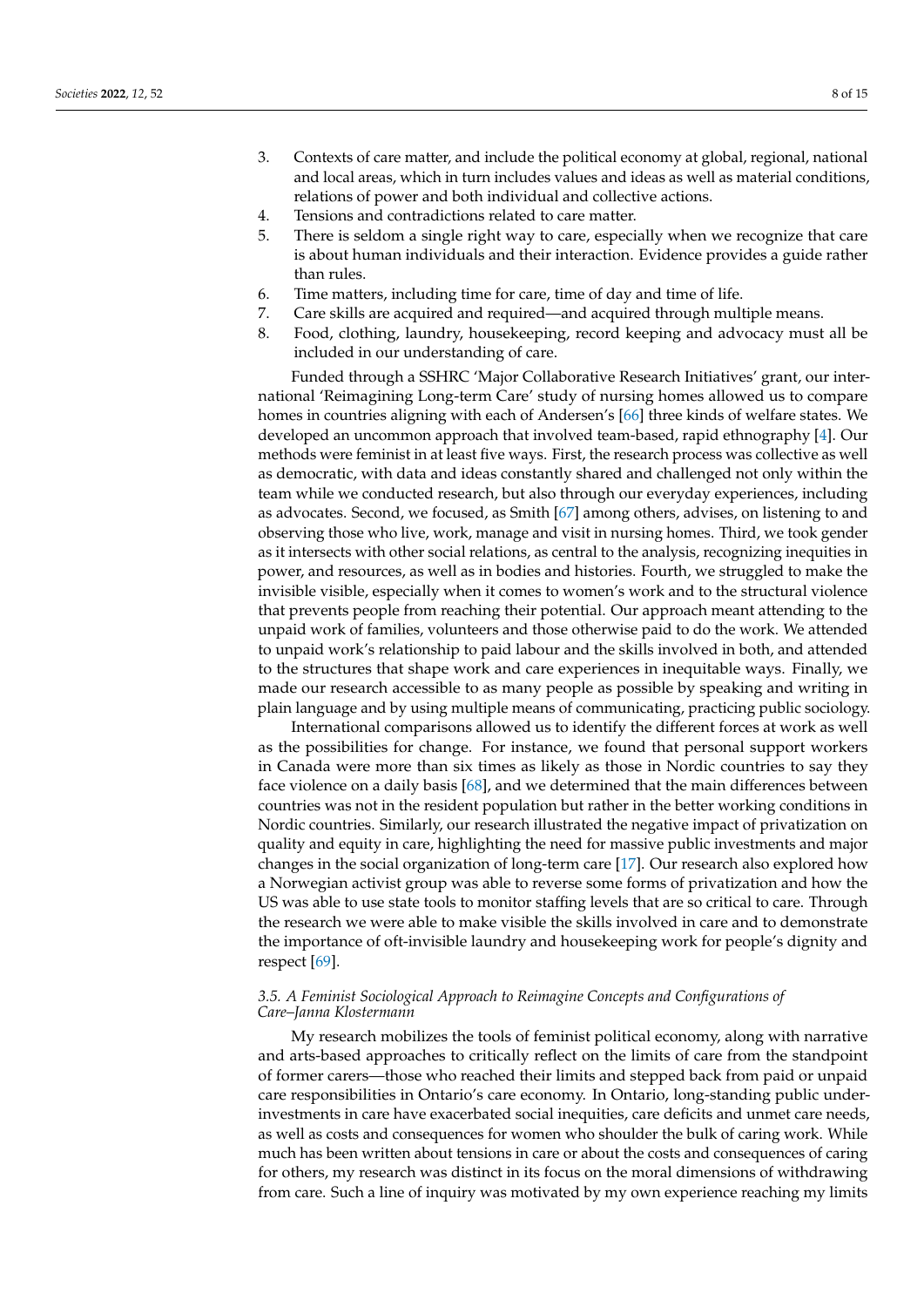and resigning from care work. The study responded to calls to consider the perspectives of those opting out of or stepping back from care responsibilities [\[70\]](#page-15-4). It also aimed to push forward feminist theories of care, examining moral dilemmas that women negotiate, but which are lesser-represented in feminist theories exploring care ethics or the social organization of care [\[71,](#page-15-5)[72\]](#page-15-6). With a focus on how women's lives are shaped both on and off the clock through paid and unpaid care work, I asked:

How do former carers frame their experiences of reaching their limits and stepping back from paid or unpaid care responsibilities? What exactly keeps women 'in' inequitable care relationships, and how do we get 'out'? What approaches to conceptualizing 'care work' are most promising for promoting equitable care relationships?

Guided by feminist research that understands care as central to social and political life [\[71\]](#page-15-5), I mobilized a feminist sociological approach informed by theories of social practices, gender relations and the care economy. Such an approach assisted me in attending to people's embodied, situated practices, including their narrative or expressive practices. My goal was to explicate how those practices are co-ordered with the practices of others, with circulating conceptual narratives and with intimate and extended gender relations. I theorized how people's practices expand and produce new social realities and meanings [\[29](#page-13-20)[,73\]](#page-15-7). Following feminist political economists, I conceptualized care as work that is central to social reproduction and involves a range of activities related to sustaining others such as providing direct care for a person, maintaining physical surroundings and fostering or maintaining relationships [\[74\]](#page-15-8). I also conceptualized care as a concept that is remade in relation—embedded in and brought about through "histories, networks, and narratives" [\[75\]](#page-15-9) (p. 209). Such a framework helped me to examine how people's practices, including embodied and expressive practices, are shaped by and contribute to reshaping social relations and conceptual narratives.

'Care has limits' was the title of my dissertation [\[76\]](#page-15-10). In it, I used narrative research, arts-based autoethnography and the tools of feminist political economy to bring moral, gender relations and conditions in the care economy into view. In phase one, I recruited people who identified as 'former carers' with experiences in a range of paid and unpaid care contexts. In phase two, I conducted and transcribed 20 life history interviews with 12 people to explore how their practices were shaped. I also wrote about and analysed my own life experiences as live-in care worker at L'Arche, where I lived with and supported people with intellectual and developmental disabilities in the early 2010s. In phase three, I analysed all materials using an adapted "Listening Guide" that supported me in contextualizing participants' stories, while explicating how care is brought about through intimate and extended social relations. In phase four, I produced works of art and scholarship to express sociological truths in artistic forms and to invite alternative valuations and portrayals of care.

Making links to class, gender and conditions in the caring economy, I theorized women's stories of being coerced into care work, of negotiating contradictions at the limits of care, and of resisting or renegotiating expectations to care for others. I theorized care work as negotiated, and explicated moral, gender relations and conditions of care that not only shape women's involvement in care, but also shape our options for pursuing other paths. I found renegotiating responsibilities for care involves conceptual and rhetorical work to reorient to one's moral, gendered sense of self and to unpack moral, gendered ideals and expectations to care for others. These intrasubjective dynamics shape women's choices and shape the stories we tell about care and moral responsibilities. Taken together, the study contributed to a conceptual reimagining of care work, raising questions about whether "care as an ethic" should apply at the level of individual women's lives.

My scholarship helps to examine how gendered divisions of labour are brought about. Historically, with the global division of labour, women and particularly racialized, Indigenous, immigrant and poor women, have been coerced and recruited into paid care work, while women in families provide the majority of unpaid care work [\[74\]](#page-15-8). I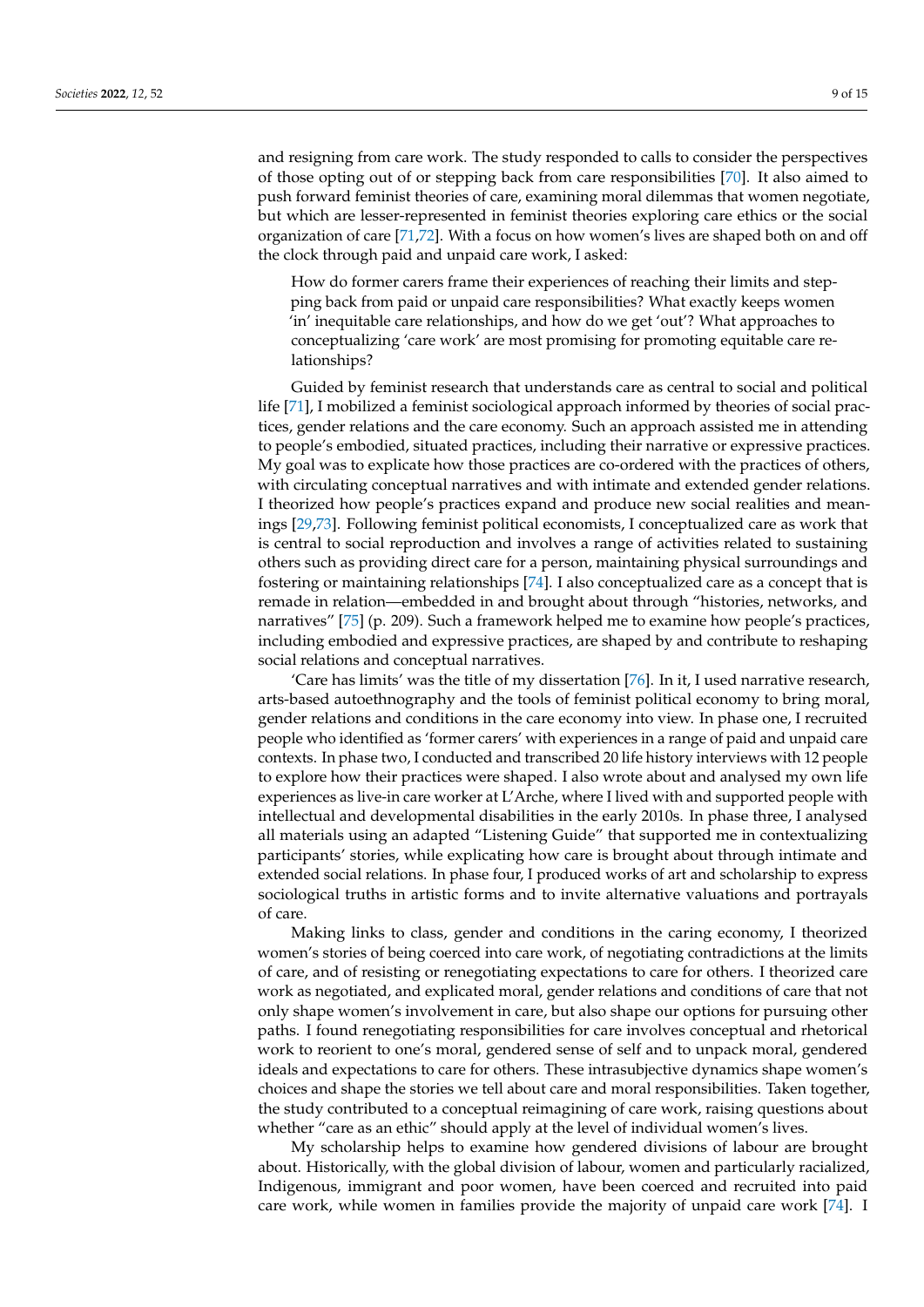understand the right (not) to care as a matter of gender and intersectional equity, with racial, class/income and citizenship differences shaping access to care, as well as who is tracked into direct care roles. Calls to recruit and retain workers into the sector, to date, outnumber calls to ensure care relationships are consensual or to support carers in exercising agency. With that, I ask questions about how people resist or about how people can have choices in the care they provide and receive.

#### **4. Discussion: Problems and Concepts of Care**

The approaches above offer creative and reflexive orientations to research—conceptualizing and reconceptualizing the problems of care to reveal care's social organization. These projects involved the political work of noticing and responding, as well as of interpreting findings, explicating tensions and contributing to alternative ways of understanding and relating. Here we elaborate how the approaches above embed different ways of (1) conceptualizing care; (2) identifying research problematics or starting points; (3) conducting research on care; and (4) strengthening mobilization towards structural transformation.

While by no means a comprehensive overview, the 'reverse research proposals' above illustrate different ways of conceptualizing care (e.g., as a loose concept, as a practice, as work). First, Symonds-Brown et al. narrow their empirical focus through ethnographic work, maintaining care as a 'loose' or open concept. Second, Cherba looks at 'care' as it is accomplished in localized contexts to elaborate situated, material relations. Third, Funk foregrounds meanings of care and brings into view broader discourses of care shaping people's lives. Fourth, Armstrong examines care as work, identifying organizational, political and economic processes shaping conditions of work and care. Finally, informed by materialist and interpretive approaches, Klostermann orients to care as work that is central to social reproduction, and as a concept that is remade in practice, with the goal of bringing social and conceptual relations into view. With different lines and levels of analysis, these approaches focus on different settings and relations of care. They do not narrow in on care as an object in and of itself, but work to explicate social relations.

The proposals above engage different ways of writing about the problematics of care as the starting point for investigation, flagging contributions to scholarly understandings and to improving people's lives. First, Symonds-Brown et al. highlight the need to contribute to descriptive/empirical understandings of care in practice. Second, Cherba highlights the need for extending research on health communication that aims to support service provision in clinical care settings. Third, Funk begins by calling attention to social and political relations, including population aging, changing family dynamics and discourses of family responsibility. Fourth, Armstrong takes the inequitable social organization of care as a starting point for her work. She begins with a critique of neoliberal privatization strategies that are shaped through political and economic relations. Finally, Klostermann references long-standing public under-investments in care that have led to care deficits and unmet care needs, as well as to costs and consequences for women who care. She also notes how her own experiences reaching her limits as a care worker motivated a scholarly investigation of how other women negotiate moral dilemmas at the limits of care.

As evident above, different theoretical and methodological approaches offer different ways of engaging in research. First, mobilizing a material semiotic approach and ethnographic research, Symonds-Brown et al.'s work attends to the practices of handling daily life as they are shaped through socio-material relationships and worlds. Through ethnographic research that involved 'following' families, they elaborated the workings of family care arrangements. Second, Cherba and colleagues applied an interactional communication approach, along with simulation methods to examine micro-level turns of talk and situated practices. Their close analysis of routine interactions can help shed light on some of the barriers to accessing to care. Third, with a narrative approach to interpretive inquiry, Funk brought meanings and broader discourses of care into view, considering how understandings of care or family responsibility shape people's lives. Fourth, Armstrong used feminist political economy to explicate organizational, political and economic condi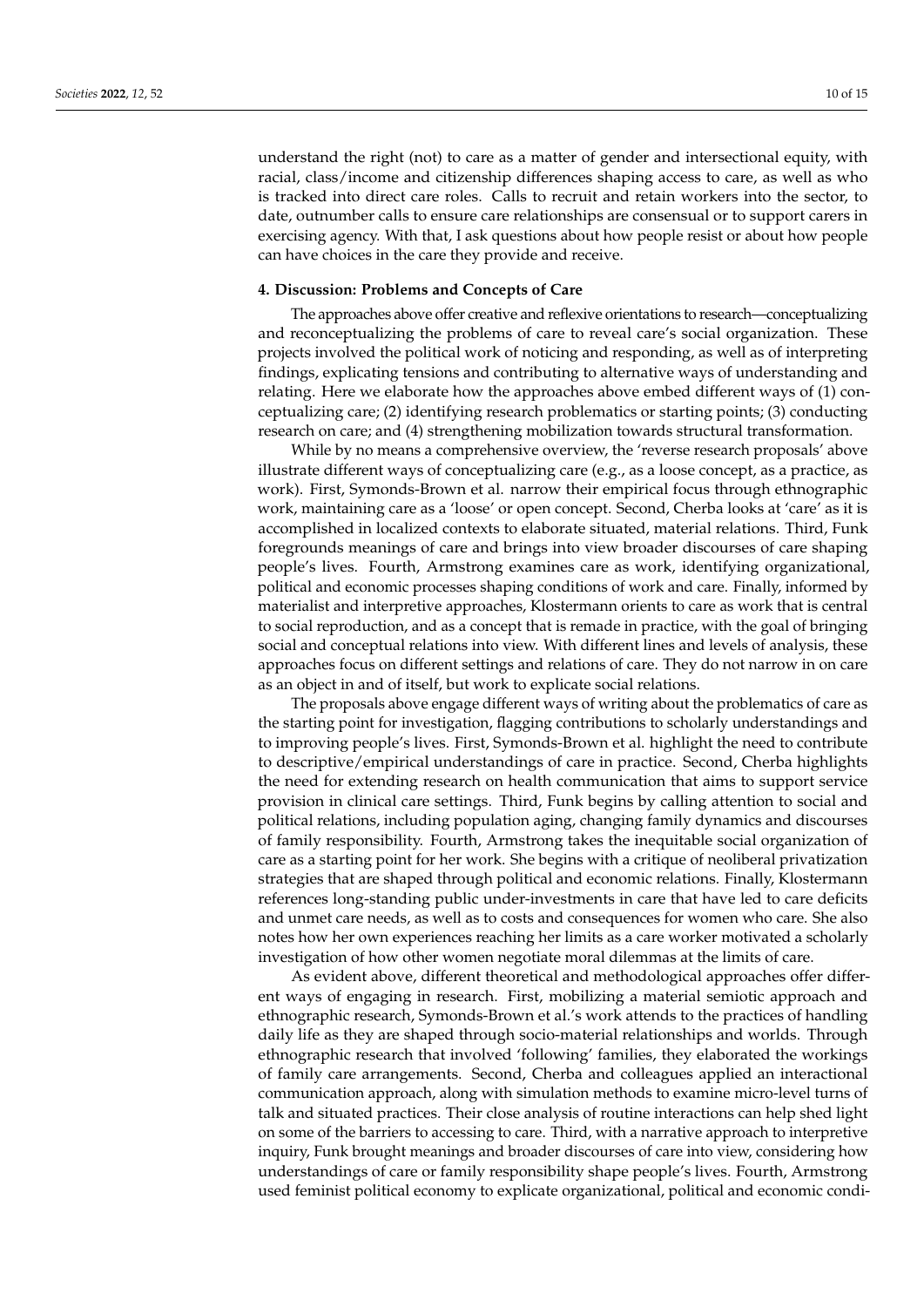tions, and relations of gender, race and class, that shape people's everyday work and lives. Finally, through feminist sociological research using insights from feminist political economy, narrative research and arts-based autoethnography, Klostermann examined stories of leaving care, to learn about social and conceptual relations in the care economy. Looking at the examples above, we note differences in how researchers orient to participants, with some aiming to elicit people's accounts of their experiences, and others analysing people's everyday practices. Yet, with distinct ways to think and learn about social relations, each aims to move beyond identifying themes in qualitative data, to trace embodied social structures or modes of social organization.

We acknowledge that our own scholarship aims to inform structural transformation in often more subtle and indirect ways than, for instance, approaches such as participatory action research or other anti-oppressive research, which are designed to achieve more direct transformation and to challenge the status quo through process and methods themselves (e.g., [\[77](#page-15-11)[,78\]](#page-15-12)). That said, our studies do have implications and openings for structural transformation, and for strengthening carer mobilization in this regard, whether through illuminating formal care systems' ignorance of how families accomplish dementia care (see Symonds-Brown, Ceci and Pols above); exposing interactional barriers with implications for inequitable access to clinical care (Cherba); tracing how stigmatizing and individualizing discourses can delimit carers' understandings of their work (Funk); identifying promising practices to promote quality, equitable care arrangements (Armstrong); or highlighting the importance of ensuring women have options to care (or not to care) across their lives (Klostermann). Taken together, the projects highlight the utility of orienting to people as expert practitioners of their lives [\[67\]](#page-15-1) who have insights about how their lives are organized and about the meanings and identities that matter to them. Bringing these different approaches together may inform broader and more nuanced knowledges that help to strengthen community organizing and political action to shift things at an 'upstream' level such as by addressing modes of social organization shaping gendered inequities.

It is also important to note the possibilities and limits of the feminist studies above. Feminist research can center on "theorizing from the basis of embodied lived experience, on critiquing systemic and structural power relations, and on producing research geared toward social change" [\[79\]](#page-15-13) (p. 85). Enacting such an approach, and aiming to reveal dimensions of social organization, the studies above primarily began by focusing on 'care in practice' or on people's everyday work experiences or stories. They examined situated happenings or everyday scenes of caregiving in localized contexts. With that, we recognize the need for transformative scholarship that uses arts-based or participatory approaches to engage participants as experts or theorists with insights to offer towards conceptualizing or remaking care. Relatedly, while the studies above primarily focused on paid and unpaid carers, there is a need for inquiry that develops understanding and facilitates coalition-building between people positioned differently in care relationships, such as family carers, workers, or people accessing care [\[80\]](#page-15-14). Such research may support "industry-level unionization efforts in care services, or, at the very least, stronger political coalitions to contest the devaluation of care provision" [\[81\]](#page-15-15) (p. 185) (see also [\[80\]](#page-15-14)). Further, while we highlighted a range of work in care scholarship, we also note that the work of social movement activists and of researchers in critical disability studies and critical aging studies have important insights to offer projects of investigating and transforming care [\[82,](#page-15-16)[83\]](#page-15-17).

#### **5. Conclusions**

Following recent efforts to support others with research design and knowledge production processes, our aim here was to elaborate how we asked questions of care and examined multiple dimensions of social organization. We opened this paper with questions about what is to be done in the face of the 'care crisis'. From there, thinking together about the work of noticing, responding to and conceptualizing the problems of care, we reflected on how we ourselves began with particular understandings of the 'problems' of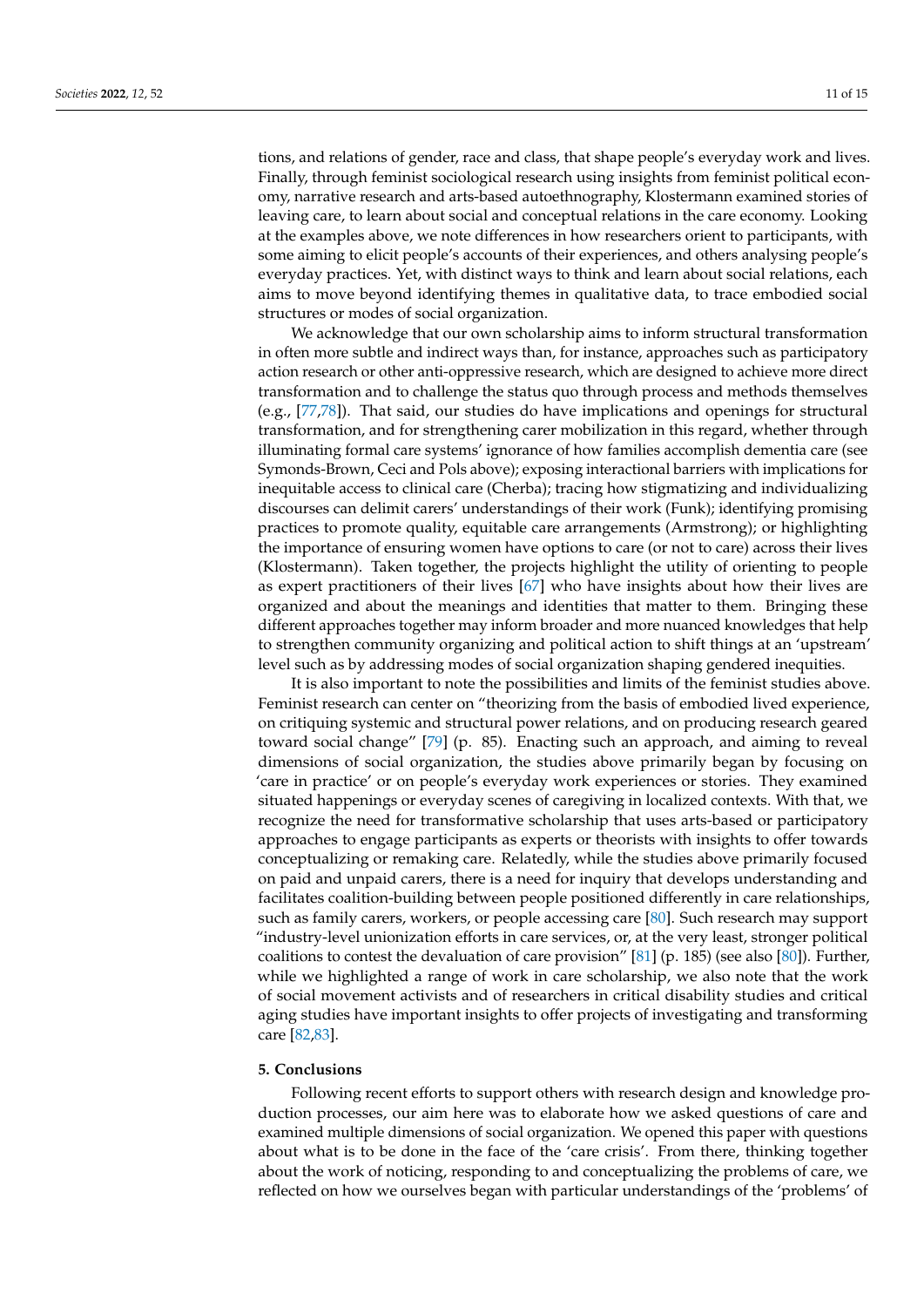care work to engage in feminist care research that, in different ways, conceptualizes care and brings embodied social structures into view. We presented five condensed 'reverse research proposals' that variously oriented to the care economy as "embodied social structure" [\[29\]](#page-13-20), attending to practices and meanings, as well as to structuring relations and circulating narratives.

The work of creating a 'retrospective' is political in that it involves re/scribing what are often taken for granted practices. Re/scription entails recognition that description is inherently political, as practices are re-written through the concepts one uses, and many stories can be told about the same situation [\[84\]](#page-15-18). This 'opening up' of the taken-for-granted allows for an evaluation of the research process and a deeper consideration of what values might be at stake and for whom. This work also helps to build a 'vocabulary for care', encouraging us to take account of, rather than shy away from, specificities, and to work at creating knowledge about particularities so that we might learn from, rather than ignore, differences [\[85\]](#page-15-19).

To close, the COVID-19 pandemic presents new problematics for scholarly investigation. Not only have demands for paid and unpaid care been extremely high, but the pandemic has shone a light on interconnections between people's work and family lives. Research is needed that begins with and responds to these problematics such as by focusing on intersecting social policies (e.g., childcare, parental leave, employment policies) or on how people's working lives are intertwined with their caring lives. Moving forward, we would love to see similar reflexive engagements from other researchers and advocates, who may find it worthwhile to generate a 'retrospective' of their own. To craft the 'reverse research proposal', it may help to ask questions such as: What were questions driving your study? How did you conceptualize 'care' or your object of investigation? What theoretical or methodological steps were involved? What did your study bring into view? With the goals of deepening reflection and shared learning, such an exercise gives a way to acknowledge past contributions, legacies and work of scholars you are sharing a room with. Together we can reveal and transform embodied and structurally-mediated dimensions of our own and others' shared lives. We can tend to, open up and remake circulating meanings or structuring organizational, political and economic relations that deeply shape care and caring.

**Author Contributions:** J.K. and L.F. conceptualized, wrote and analysed materials for the article, with H.S.-B., M.C., C.C., P.A. and J.P. contributing their retrospective research proposals and participating in article review and editing. All authors have read and agreed to the published version of the manuscript.

**Funding:** This research was funded by a SSHRC Insight Grant (Strengthening Care Mobilization in Canada's Social Welfare State, 435-2021-0213).

**Acknowledgments:** Thank you to Lauriane Giguère for providing technical support for the preparation of this article.

**Conflicts of Interest:** The authors declare no conflict of interest.

#### **References**

- <span id="page-12-0"></span>1. Caregivers Action Center; Vancouver Committee for Domestic Worker and Caregiver Rights; Caregiver Connection Education and Support Organization; Migrant Workers Alliance for Change. Behind Closed Doors: Exposing Migrant Care Worker Exploitation during COVID-19. 2021, p. 40. Available online: [https://migrantrights.ca/wp-content/uploads/2020/10/Behind-Closed-](https://migrantrights.ca/wp-content/uploads/2020/10/Behind-Closed-Doors_Exposing-Migrant-Care-Worker-Exploitation-During-COVID19.pdf)[Doors\\_Exposing-Migrant-Care-Worker-Exploitation-During-COVID19.pdf](https://migrantrights.ca/wp-content/uploads/2020/10/Behind-Closed-Doors_Exposing-Migrant-Care-Worker-Exploitation-During-COVID19.pdf) (accessed on 15 December 2021).
- <span id="page-12-1"></span>2. Mialkowski, J. OP-LASER-JFTC Observations in Long-Term Care Facilities in Ontario. 2020. Available online: [https://www.](https://www.macleans.ca/wp-content/uploads/2020/05/JTFC-Observations-in-LTCF-in-ON.pdf) [macleans.ca/wp-content/uploads/2020/05/JTFC-Observations-in-LTCF-in-ON.pdf](https://www.macleans.ca/wp-content/uploads/2020/05/JTFC-Observations-in-LTCF-in-ON.pdf) (accessed on 15 December 2021).
- <span id="page-12-2"></span>3. Goldman, J.; Reeves, S.; Wu, R.; Silver, I.; MacMillan, K.; Kitto, S. A Sociological Exploration of the Tensions Related to Interprofessional Collaboration in Acute-Care Discharge Planning. *J. Interprof. Care* **2016**, *30*, 217–225. [\[CrossRef\]](http://doi.org/10.3109/13561820.2015.1072803) [\[PubMed\]](http://www.ncbi.nlm.nih.gov/pubmed/26852628)
- <span id="page-12-3"></span>4. Armstrong, P.; Lowndes, R. (Eds.) *Creative Team Work: Developing Rapid, Site-Switching Ethnography*; Oxford University Press: New York, NY, USA, 2018.
- <span id="page-12-4"></span>5. Foucault, M. Problematics. In *Foucault Live: Collected Interviews*; Foucault, M., Lotringer, S., Eds.; Semiotext: New York, NY, USA, 1989; pp. 416–422.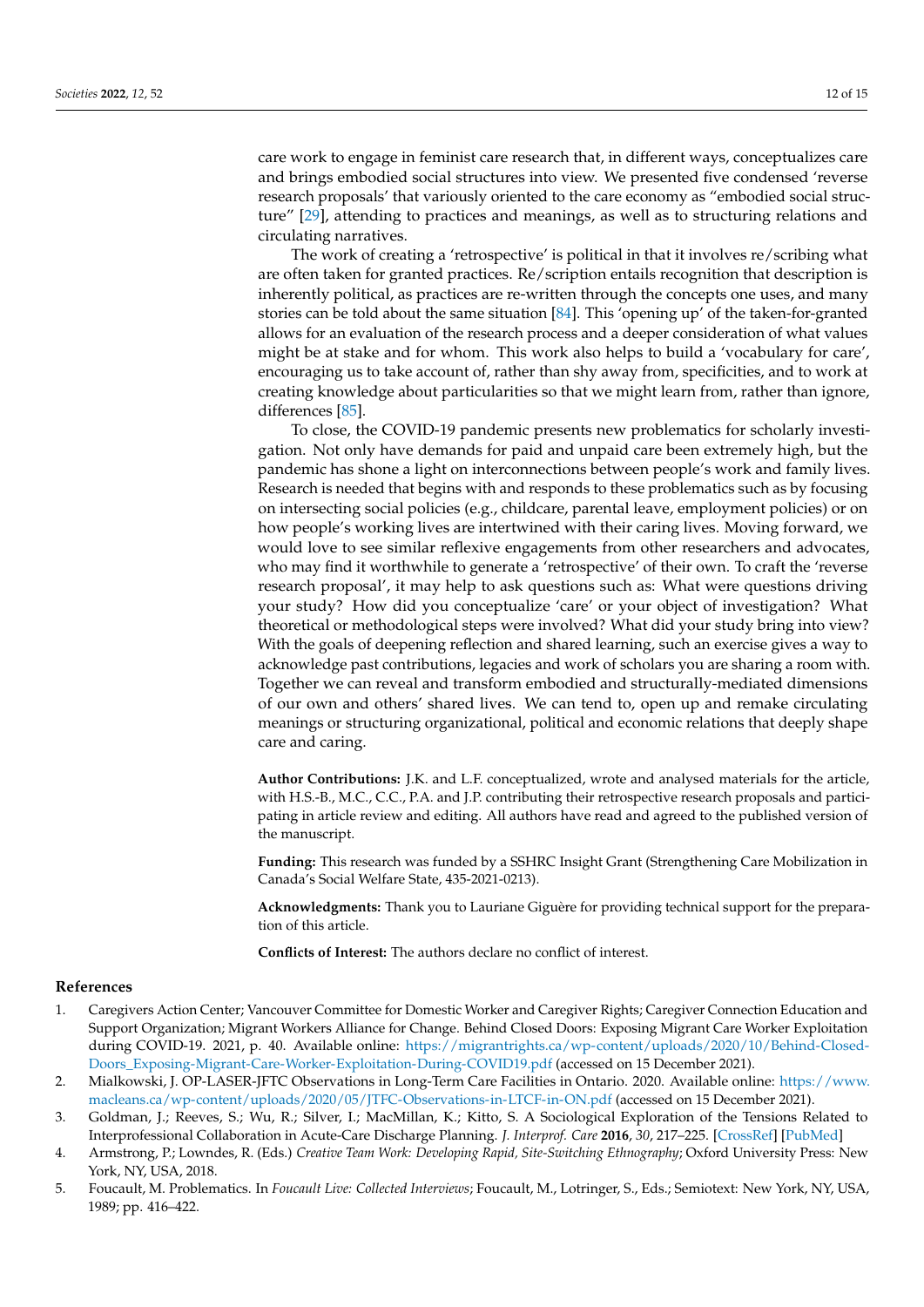- <span id="page-13-0"></span>6. Armstrong, P.; Klostermann, J. Unpaid Care in Public Places: Tensions in the Time of COVID-19. In *Confronting the Global Care Crisis during COVID-19: Past Problems, New Issues, and Pathways to Change*; Duffy, M., Armenia, A., Price-Glynn, K., Eds.; in press.
- <span id="page-13-1"></span>7. The Change Foundation. Spotlight-on-Caregivers-in-Ontario-2018—The Change Foundation, 2018. Available online: [https:](https://changefoundation.ca/spotlight-on-caregivers-in-ontario-2018/) [//changefoundation.ca/spotlight-on-caregivers-in-ontario-2018/](https://changefoundation.ca/spotlight-on-caregivers-in-ontario-2018/) (accessed on 15 December 2021).
- <span id="page-13-2"></span>8. Chang, C. Taking Care of Each Other Is Essential Work. 2020. Available online: [https://www.vice.com/en/article/jge39g/](https://www.vice.com/en/article/jge39g/taking-care-of-each-other-is-essential-work) [taking-care-of-each-other-is-essential-work](https://www.vice.com/en/article/jge39g/taking-care-of-each-other-is-essential-work) (accessed on 15 December 2021).
- <span id="page-13-3"></span>9. Chappell, N.L.; Penning, M.J. Family Caregivers: Increasing Demands in the Context of 21rst-Century Globalization? In *The Cambridge Handbook of Age and Ageing*; Johnson, M.L., Ed.; Cambridge University Press: New York, NY, USA, 2005; pp. 455–462.
- <span id="page-13-4"></span>10. Lahaie, C.; Earle, A.; Heymann, J. An Uneven Burden: Social Disparities in Adult Caregiving Responsibilities, Working Conditions, and Caregiver Outcomes. *Res. Aging* **2013**, *35*, 243–274. [\[CrossRef\]](http://doi.org/10.1177/0164027512446028)
- <span id="page-13-5"></span>11. Li, L.; Lee, Y. Employment Adjustment and Mental Health of Employed Family Caregivers in Canada. *Aging Ment. Health* **2020**, *24*, 2073–2081. [\[CrossRef\]](http://doi.org/10.1080/13607863.2019.1647136) [\[PubMed\]](http://www.ncbi.nlm.nih.gov/pubmed/31362516)
- 12. Pinquart, M.; Sörensen, S. Correlates of Physical Health of Informal Caregivers: A Meta-Analysis. *J. Gerontol. B Psychol. Sci. Soc. Sci.* **2007**, *62*, P126–P137. [\[CrossRef\]](http://doi.org/10.1093/geronb/62.2.P126) [\[PubMed\]](http://www.ncbi.nlm.nih.gov/pubmed/17379673)
- <span id="page-13-6"></span>13. Wang, Y.-N.; Shyu, Y.; Chen, M.; Yang, P. Reconciling Work and Family Caregiving among Adult-Child Family Caregivers of Older People with Dementia: Effects on Role Strain and Depressive Symptoms. *J. Adv. Nurs.* **2011**, *67*, 829–840. [\[CrossRef\]](http://doi.org/10.1111/j.1365-2648.2010.05505.x) [\[PubMed\]](http://www.ncbi.nlm.nih.gov/pubmed/21077933)
- <span id="page-13-7"></span>14. Keating, N.; Eales, J. Social Consequences of Family Care of Adults: A Scoping Review. *Int. J. Care Caring* **2017**, *1*, 153–173. [\[CrossRef\]](http://doi.org/10.1332/239788217X14937990731749)
- <span id="page-13-8"></span>15. Eldh, A.C.; Carlsson, E. Seeking a Balance between Employment and the Care of an Ageing Parent. *Scand. J. Caring Sci.* **2011**, *25*, 285–293. [\[CrossRef\]](http://doi.org/10.1111/j.1471-6712.2010.00824.x) [\[PubMed\]](http://www.ncbi.nlm.nih.gov/pubmed/20723154)
- <span id="page-13-9"></span>16. Gupta, T.D. Inquiry into Coronavirus Nursing Home Deaths Needs to Include Discussion of Workers and Race. 2020. Available online: [https://theconversation.com/inquiry-into-coronavirus-nursing-home-deaths-needs-to-include-discussion-of-workers](https://theconversation.com/inquiry-into-coronavirus-nursing-home-deaths-needs-to-include-discussion-of-workers-and-race-139017)[and-race-139017](https://theconversation.com/inquiry-into-coronavirus-nursing-home-deaths-needs-to-include-discussion-of-workers-and-race-139017) (accessed on 15 December 2021).
- <span id="page-13-10"></span>17. Armstrong, P.; Griffin Cohen, M.; Ritchie, L.; Vosko, L.; Yalnizyan, A. The Care Economy Statement. 2021. Available online: <https://socialistproject.ca/2021/04/the-care-economy-statement/> (accessed on 15 December 2021).
- <span id="page-13-11"></span>18. Peck, E. Policymakers Used to Ignore Childcare. Then Came the Pandemic. *The New York Times*, 9 May 2021.
- <span id="page-13-12"></span>19. Armstrong, P.; Armstrong, H.; Choiniere, J.; Lowndes, R.; Struthers, J. *Re-Imagining Long-Term Residential Care in the COVID-19 Crisis*; Canadian Centre for Policy Alternatives: Ottawa, ON, Canada, 2020.
- <span id="page-13-13"></span>20. Herron, R.; Kelly, C.; Aubrecht, K. A Conversation about Ageism: Time to Deinstitutionalize Long-Term Care? *Univ. Tor. Q.* **2021**, *90*, 183–206. [\[CrossRef\]](http://doi.org/10.3138/utq.90.2.09)
- <span id="page-13-14"></span>21. Cordasco, L. Election 2021: Trudeau Promises \$9 Million for Long-Term Care. *Vancouver Sun*, 19 August 2021.
- <span id="page-13-15"></span>22. Braedley, S. Research on Fire: Lessons Learned in Knowledge Mobilization. *Technol. Innov. Manag. Rev.* **2016**, *6*, 53–58. [\[CrossRef\]](http://doi.org/10.22215/timreview/1020)
- 23. Mallon, S.; Elliott, I. The Emotional Risks of Turning Stories into Data: An Exploration of the Experiences of Qualitative Researchers Working on Sensitive Topics. *Societies* **2019**, *9*, 62. [\[CrossRef\]](http://doi.org/10.3390/soc9030062)
- <span id="page-13-16"></span>24. Klostermann, J.; McAleese, S.; Montgomery, L.; Rodimon, S. Working the Project: Research Proposals and Everyday Practices for Emerging Feminist Researchers. *Can. Rev. Sociol.* **2020**, *57*, 305–325. [\[CrossRef\]](http://doi.org/10.1111/cars.12283) [\[PubMed\]](http://www.ncbi.nlm.nih.gov/pubmed/32419300)
- <span id="page-13-17"></span>25. Mason, J. Facet Methodology: The Case for an Inventive Research Orientation. *Methodol. Innov. Online* **2011**, *6*, 75–92. [\[CrossRef\]](http://doi.org/10.4256/mio.2011.008)
- <span id="page-13-18"></span>26. Law, J.; Lin, W. Care-ful Research: Sensibilities from STS. 2020. Available online: [http://heterogeneities.net/publications/](http://heterogeneities.net/publications/LawLin2020CarefulResearchSensibilitiesFromSTS.pdf) [LawLin2020CarefulResearchSensibilitiesFromSTS.pdf](http://heterogeneities.net/publications/LawLin2020CarefulResearchSensibilitiesFromSTS.pdf) (accessed on 15 December 2021).
- 27. Law, J. From After Method to Care-Ful Research (a Foreword). In *Intimate Accounts of Education Policy Research: The Practice of Methods*; Routledge: New York, NY, USA, 2021.
- <span id="page-13-19"></span>28. De la Bellacasa, M.P. 'Nothing Comes without Its World': Thinking with Care. *Sociol. Rev.* **2012**, *60*, 197–216. [\[CrossRef\]](http://doi.org/10.1111/j.1467-954X.2012.02070.x)
- <span id="page-13-20"></span>29. Connell, R. Transsexual Women and Feminist Thought: Toward New Understanding and New Politics. *Signs J. Women Cult. Soc.* **2012**, *37*, 857–881. [\[CrossRef\]](http://doi.org/10.1086/664478)
- <span id="page-13-21"></span>30. Ceci, C.; Symonds-Brown, H.; Judge, H. Rethinking Assumptions of Intervention Research Concerned with Care at Home for People with Dementia. *Dementia* **2018**, 1–17. [\[CrossRef\]](http://doi.org/10.1177/1471301218790037)
- <span id="page-13-22"></span>31. Purkis, M.E.; Ceci, C. Problematising Care Burden Research. *Ageing Soc.* **2015**, *35*, 1410–1428. [\[CrossRef\]](http://doi.org/10.1017/S0144686X14000269)
- <span id="page-13-23"></span>32. Law, J. After ANT: Complexity, naming and topology. *Sociol. Rev.* **1999**, *47*, 1–14. [\[CrossRef\]](http://doi.org/10.1111/j.1467-954X.1999.tb03479.x)
- <span id="page-13-24"></span>33. Ceci, C.; Pols, J.; Purkis, M.E. Privileging Practices: Manifesto for "New Nursing Studies". In *Critical Approaches in Nursing Theory and Nursing Reasearch: Implications for Nursing Practice*; Foth, T., Holmes, D., Hülsken-Giesler, M., Kreutzer, S., Remmers, H., Eds.; V & R Unipress: Gottingen, Germany, 2017; pp. 51–66.
- <span id="page-13-25"></span>34. Law, J.; Mol, A. The Actor-Enacted: Cumbrian Sheep in 2001. In *Material Agency: Towards a Non-Anthropocentric Approach*; Knappett, C., Malafouris, L., Eds.; Springer: Dusseldorf, Germany, 2008; pp. 57–78.
- <span id="page-13-26"></span>35. Ceci, C.; Purkis, M.E. *Care at Home for People Living with Dementia: Delaying Institutionalization and Sustaining Families*; Policy Press: Bristol, UK, 2021.
- <span id="page-13-27"></span>36. Ceci, C.; Brown, H.S.; Purkis, M.E. Seeing the Collective: Family Arrangements for Care at Home for Older People with Dementia. *Ageing Soc.* **2019**, *39*, 1200–1218. [\[CrossRef\]](http://doi.org/10.1017/S0144686X17001477)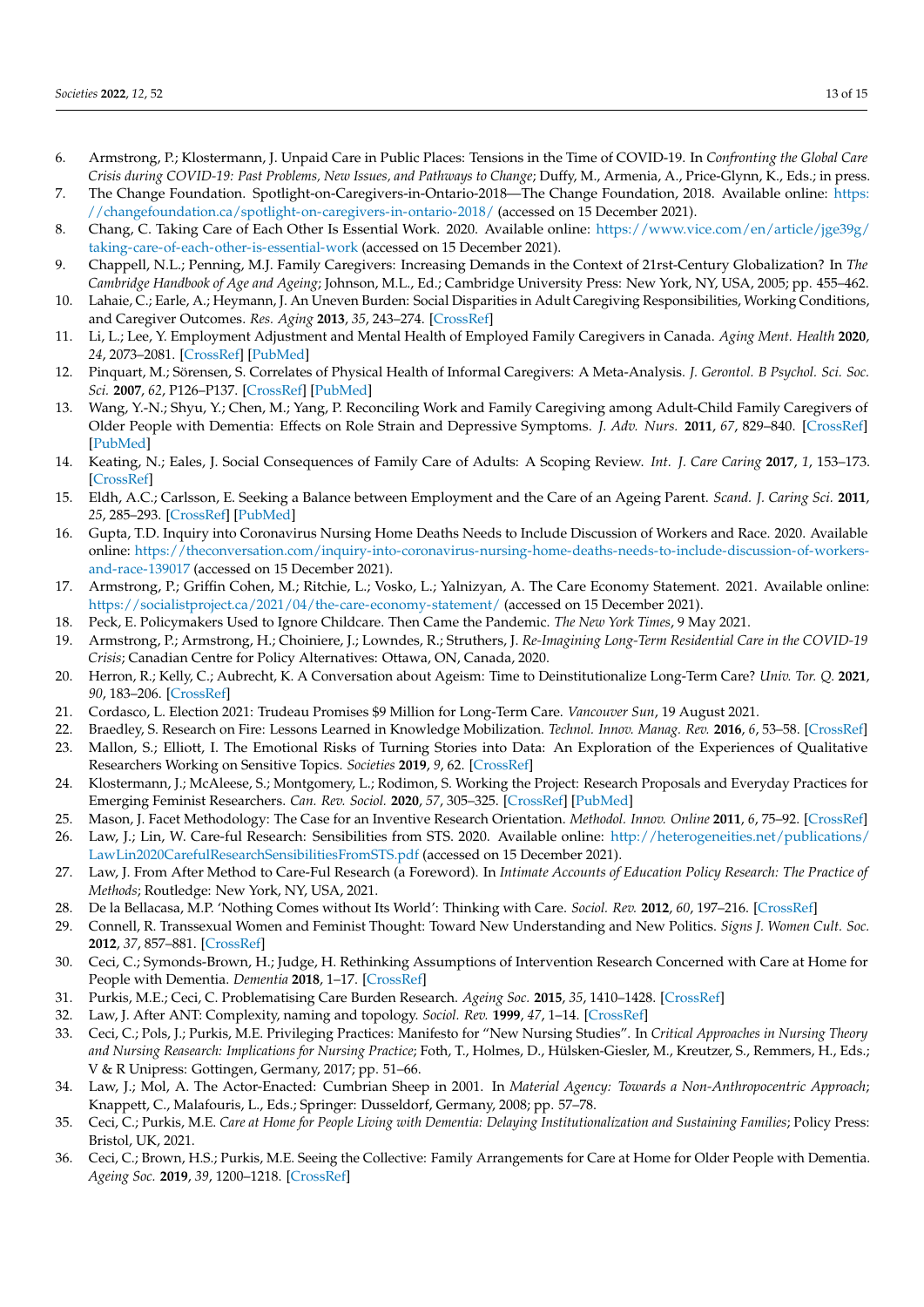- <span id="page-14-0"></span>37. Mol, A.-M.; Moser, I.; Pols, J. (Eds.) Care: Putting Practice into Theory. In *Care in Practice: On Tinkering in Clinics, Homes and Farms*; Transcript: Bielefeld, Germany, 2010; pp. 7–25.
- <span id="page-14-1"></span>38. Street, R.L.; Makoul, G.; Arora, N.K.; Epstein, R.M. How Does Communication Heal? Pathways Linking Clinician-Patient Communication to Health Outcomes. *Patient Educ. Couns.* **2009**, *74*, 295–301. [\[CrossRef\]](http://doi.org/10.1016/j.pec.2008.11.015)
- <span id="page-14-2"></span>39. Heritage, J.; Maynard, D.W. Problems and Prospects in the Study of Physician-Patient Interaction: 30 Years of Research. *Annu. Rev. Sociol.* **2006**, *32*, 351–374. [\[CrossRef\]](http://doi.org/10.1146/annurev.soc.32.082905.093959)
- <span id="page-14-3"></span>40. Vom Lehn, D.; Heath, C. Embedding Impact in Research: Addressing the Interactional Production of Workplace Activities. In *British Journal of Management*; Wiley-Blackwell Publishing Ltd.: Hoboken, NJ, USA, 2021. [\[CrossRef\]](http://doi.org/10.1111/1467-8551.12468)
- <span id="page-14-4"></span>41. Cherba, M.; Grosjean, S.; Bonneville, L.; Nahon-Serfaty, I.; Boileau, J.; Waldolf, R. The Essential Role of Nurses in Supporting Physical Examination in Telemedicine: Insights from an Interaction Analysis of Postsurgical Consultations in Orthopedics. *Nurs. Inq.* **2021**, e12452. [\[CrossRef\]](http://doi.org/10.1111/nin.12452) [\[PubMed\]](http://www.ncbi.nlm.nih.gov/pubmed/34428319)
- <span id="page-14-5"></span>42. Grosjean, S.; Cherba, M.; Nahon-Serfaty, I.; Bonneville, L.; Waldolf, R. Quand la distance reconfigure la pratique clinique. Une analyse multimodale des interactions en télémédecine. *Communiquer. Revue de Commun. Sociale et Publique* **2020**, *29*, 61–87. [\[CrossRef\]](http://doi.org/10.4000/communiquer.5219)
- <span id="page-14-6"></span>43. Cooren, F. Communication Theory at the Center: Ventriloquism and the Communicative Constitution of Reality. *J. Commun.* **2012**, *62*, 1–20. [\[CrossRef\]](http://doi.org/10.1111/j.1460-2466.2011.01622.x)
- <span id="page-14-7"></span>44. Maslen, S. Layers of Sense: The Sensory Work of Diagnostic Sensemaking in Digital Health. *Digit. Health* **2017**, *3*, 2055207617709101. [\[CrossRef\]](http://doi.org/10.1177/2055207617709101)
- <span id="page-14-8"></span>45. Verdonk, P.; Benschop, Y.W.M.; de Haes, H.C.J.M.; Lagro-Janssen, T.L.M. From Gender Bias to Gender Awareness in Medical Education. *Adv. Health Sci. Educ. Theory Pract.* **2009**, *14*, 135–152. [\[CrossRef\]](http://doi.org/10.1007/s10459-008-9100-z)
- <span id="page-14-9"></span>46. Wallis, C.J.D.; Jerath, A.; Coburn, N.; Klaassen, Z.; Luckenbaugh, A.N.; Magee, D.E.; Hird, A.E.; Armstrong, K.; Ravi, B.; Esnaola, N.F.; et al. Association of Surgeon-Patient Sex Concordance with Postoperative Outcomes. *JAMA Surg.* **2022**, *157*, 146–156. [\[CrossRef\]](http://doi.org/10.1001/jamasurg.2021.6339)
- <span id="page-14-10"></span>47. Zoller, H.M. Health Activism: Communication Theory and Action for Social Change. *Commun. Theory* **2005**, *15*, 341–364. [\[CrossRef\]](http://doi.org/10.1111/j.1468-2885.2005.tb00339.x)
- <span id="page-14-11"></span>48. Guberman, N. Canadian/Provincial Policy Concerning Statutory Rights and Recognition of Caregivers. *Nationellt Kompetenscentrum Anhöriga*, 2009. Available online: [https://www.anhoriga.se/Global/St%C3%B6d%20och%20kunskap/Internationellt/](https://www.anhoriga.se/Global/St%C3%B6d%20och%20kunskap/Internationellt/Dokument/Guberman_editorial_NKA.pdf) [Dokument/Guberman\\_editorial\\_NKA.pdf](https://www.anhoriga.se/Global/St%C3%B6d%20och%20kunskap/Internationellt/Dokument/Guberman_editorial_NKA.pdf) (accessed on 15 December 2021).
- <span id="page-14-12"></span>49. Holstein, J.; Gubrium, J. Interpretive Practice and Social Action. In *Sage Handbook of Qualitative Research*; Denzin, N., Lincoln, Y., Eds.; SAGE: Thousand Oaks, CA, USA, 2005; pp. 483–505.
- <span id="page-14-13"></span>50. Funk, L.M.; Kobayashi, K. From Motivations to Accounts: An Interpretive Analysis of "Living Apart Together" Relationships in Mid- to Late-Life. *J. Fam. Issues* **2016**, *37*, 1101–1122. [\[CrossRef\]](http://doi.org/10.1177/0192513X14529432)
- <span id="page-14-14"></span>51. Funk, L.; Roger, K.S. Implications of the Shifting Landscape of Residential Care for Volunteers' Lived Experiences and Role Involvement. *Ageing Int.* **2017**, *42*, 44–61. [\[CrossRef\]](http://doi.org/10.1007/s12126-016-9277-z)
- <span id="page-14-15"></span>52. Funk, L.; Outcalt, L. Maintaining the 'Caring Self' and Working Relationships: A Critically Informed Analysis of Meaning-Construction among Paid Companions in Long-Term Residential Care. *Ageing Soc.* **2020**, *40*, 1511–1528. [\[CrossRef\]](http://doi.org/10.1017/S0144686X19000138)
- <span id="page-14-16"></span>53. Funk, L.; Spencer, D.; Herron, R. Making Sense of Violence and Victimization in Health Care Work: The Emotional Labour of 'Not Taking It Personally'. *Int. Rev. Victimol.* **2021**, *27*, 94–110. [\[CrossRef\]](http://doi.org/10.1177/0269758020953760)
- <span id="page-14-17"></span>54. Funk, L.M.; Waskiewich, S.; Stajduhar, K.I. Meaning-Making and Managing Difficult Feelings: Providing Front-Line End-of-Life Care. *Omega (Westport)* **2014**, *68*, 23–43. [\[CrossRef\]](http://doi.org/10.2190/OM.68.1.b) [\[PubMed\]](http://www.ncbi.nlm.nih.gov/pubmed/24547663)
- <span id="page-14-18"></span>55. Funk, L.; Stajduhar, K.; Purkis, M. An Exploration of Empowerment Discourse within Home-Care Nurses' Accounts of Practice. *Nurs. Inq.* **2011**, *18*, 66–76. [\[CrossRef\]](http://doi.org/10.1111/j.1440-1800.2010.00502.x)
- <span id="page-14-19"></span>56. Funk, L. Prioritizing Parental Autonomy: Adult Children's Accounts of Feeling Responsible and Supporting Aging Parents. *J. Aging Stud.* **2010**, *24*, 57–64. [\[CrossRef\]](http://doi.org/10.1016/j.jaging.2008.03.003)
- <span id="page-14-20"></span>57. Harrington Meyer, M.; Herd, P.; Michel, S. Introduction: The Right to-or Not to-Care. In *Care work: Gender, Labor and the Welfare state*; Harrington Meyer, M., Ed.; Routledge: New York, NY, USA, 2000; pp. 1–14.
- <span id="page-14-21"></span>58. Davidson, R. Rhetorical Lessons in Advocacy and Shared Responsibility: Family Metaphors and Definitions of Crisis and Care in Unpaid Family Caregiving Advocacy Rhetoric. Ph.D. Thesis, University of Wisconsin, Madison, WI, USA, 2015.
- <span id="page-14-22"></span>59. Funk, L.M.; Hounslow, W.J. How Do Daughters Interpret Care as a Public Issue? Exploring Identity, Emotion and Discourse in the Narratives of Activist-Inclined Carers of Older Parents. *Community Work Fam.* **2021**, *24*, 455–470. [\[CrossRef\]](http://doi.org/10.1080/13668803.2019.1681939)
- <span id="page-14-23"></span>60. Andrew, C.; Armstrong, H.; Armstrong, P.; Clement, W.; Vosko, L. (Eds.) *Studies in Political Economy: Developments in Feminism*, 1st ed.; Canadian Scholar's Press: Toronto, ON, USA, 2003.
- 61. Armstrong, P.; Connelly, P. (Eds.) *Feminism, Political Economy and the State: Contested Terrain*; Canadian Scholar's Press: Toronto, ON, Canada, 1999.
- <span id="page-14-24"></span>62. Connelly, P.M.; Armstrong, P. *Feminism in Action: Studies in Political Economy*; Canadian Scholar's Press: Toronto, ON, USA, 1992.
- <span id="page-14-26"></span><span id="page-14-25"></span>63. Armstrong, P.; Armstrong, H. (Eds.) *The Privatization of Care*; The Case of Nursing Homes; Routledge: New York, NY, USA, 2020. 64. Armstrong, P.; Armstrong, H. *The Double Ghetto: Canadian Women and Their Segregated Work*; Oxford University Press: Toronto,
- ON, Canada, 2010.
- <span id="page-14-27"></span>65. Thompson, E.P. *The Poverty of Theory and Other Essays*; Merlin Press: London, UK, 1978.